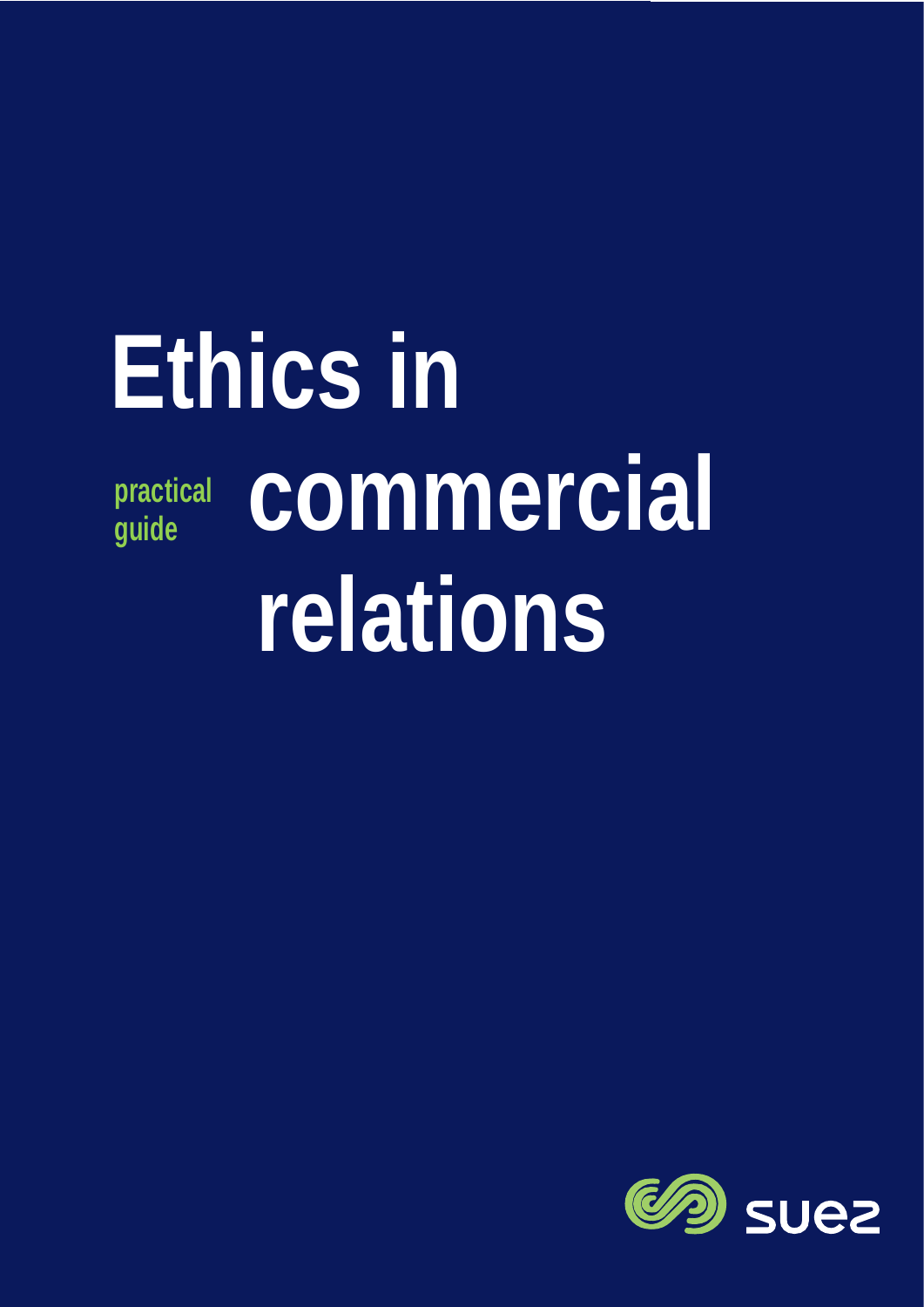Ethical values have always been at the core of SUEZ's strategy and development.

This guide of ethics in commercial relations has been drawn up for the purposes of reasserting our values and guiding employees in their practical implementation. It forms part of the existing referential and details, for the whole range of commercial relations, the ethics principles of the Group.

It is crucial that all employees fully comply with these rules. Its ethics values are at the core of SUEZ's winning spirit, and compliance therewith is necessary in order to achieve our ambition to become the global leader in environmental services. These values are a condition for the pride that we each feel as part of the Group.

It is crucial that all employees fully respect these rules. The ethical values of SUEZ and compliance therewith are necessary in order to achieve our ambition of developing in changing business sectors and are fully in line with our growing social, societal and environmental responsibilities.

I expect each of you to refer to this document and to ensure that it is complied with, thereby affirming SUEZ's ethical commitment, in order to contribute together to the success of our Group.

Sabrina Soussan Managing Director

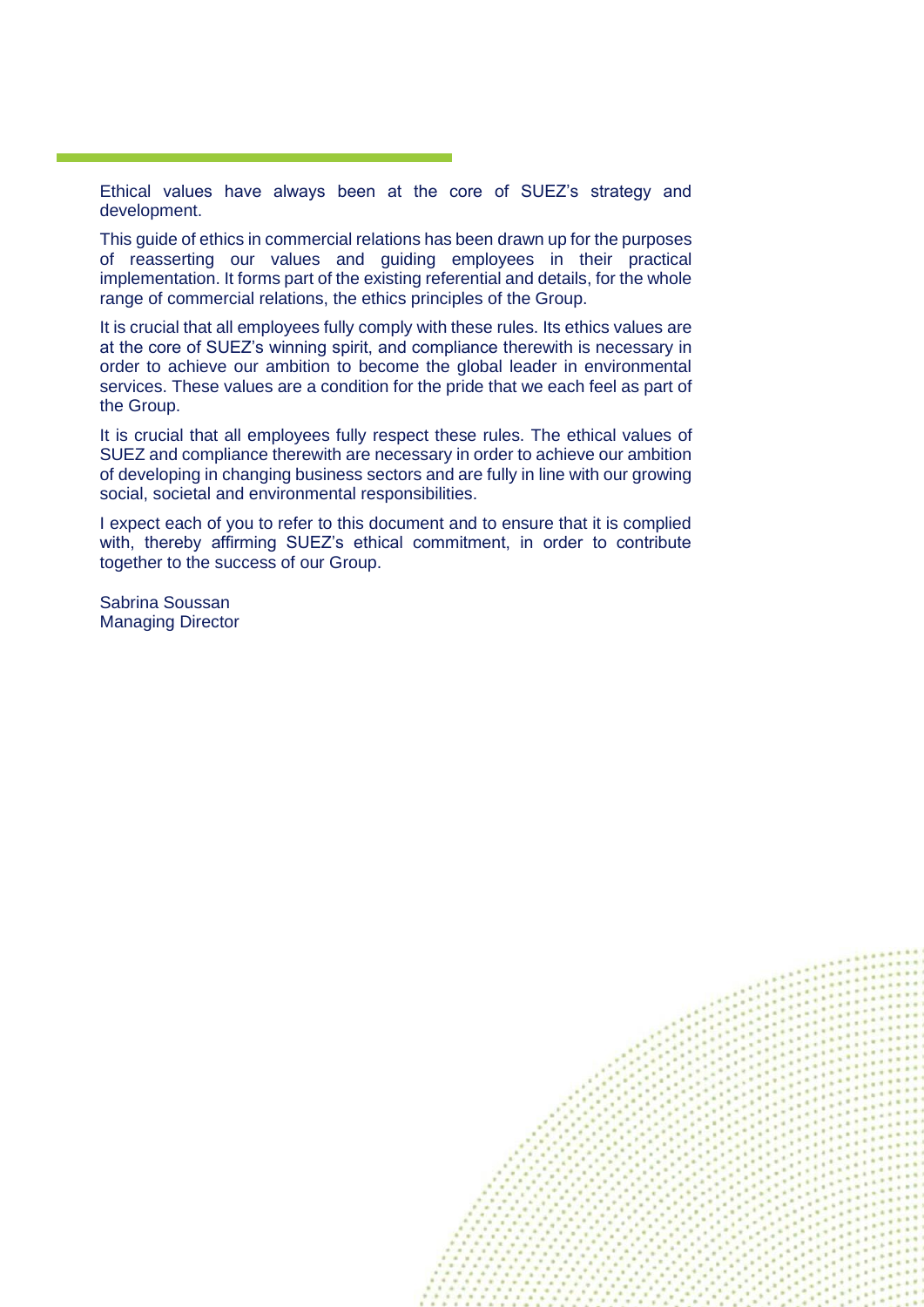## **Introduction**

This practical guide "Ethics in Commercial Relations" sets out SUEZ's ethical rules governing commercial relations, in accordance with the fundamental principles of the Group's Ethics Charter. It complements the guide "Ethics in Practice" and the other Group documents, providing employees with guidance on their commercial relations.

This practical guide forms part of SUEZ's commitment to raise ethical standards in business relations and guide employees' behavior in their day-to-day interactions with the various stakeholders in commercial relations.

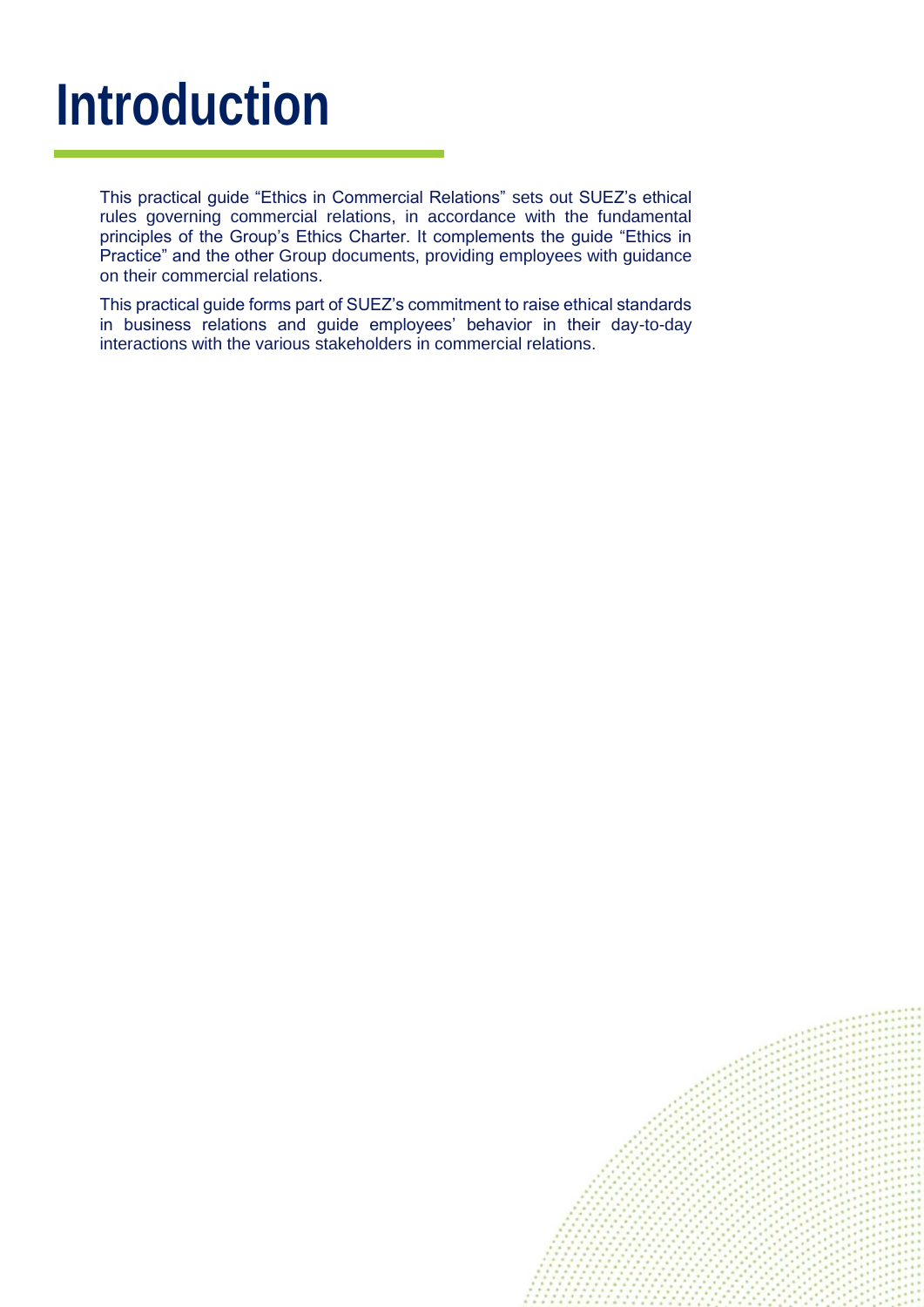This document sets out guidelines, to which the employees of the Group must refer.

As this guide cannot comprehensively address all situations employees of the Group may face, you should consult your management, your entity's Ethics Officer and your legal department if you have any questions or doubts.

The contact details of your entity's Ethics Officer are available on your entity's intranet or may be requested from: **[ethics@suez.com](mailto:ethics@suez.com)**

The Group's Ethics Officer may also be contacted directly at the following address: **[ethics@suez.com](mailto:ethics@suez.com)**

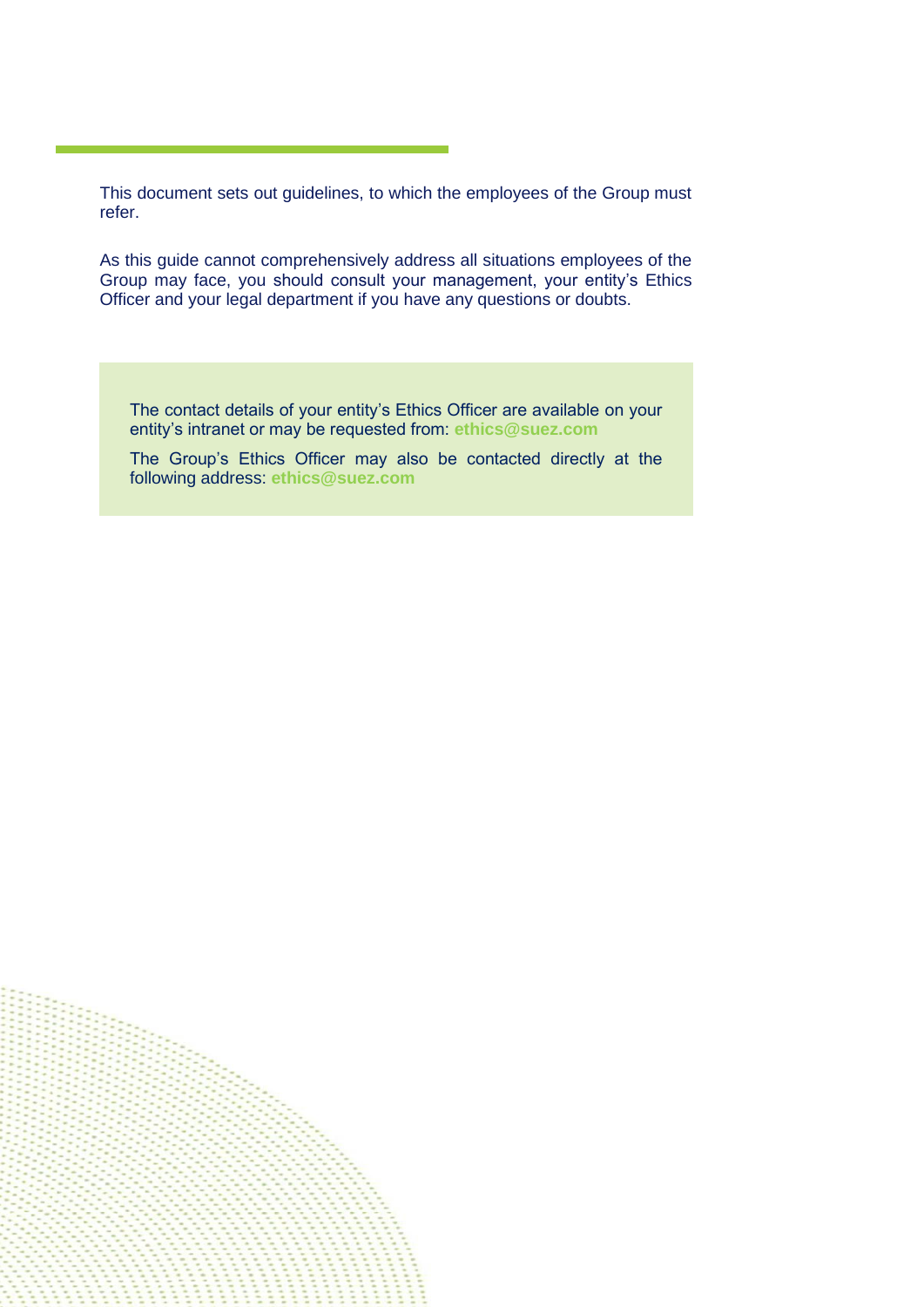## **Scope of application**

#### **This practical guide applies to all SUEZ entities**

The rules detailed in this guide are to be complied with by all employees in their commercial dealings with customers, consumer organizations, private and public authorities, partners, competitors, subcontractors and goods or services providers

#### **Principal of subsidiarity**

Managers are primarily responsible for adapting these rules to their local regulations and context, and for ensuring that they are made known to, and understood by, all employees under their responsibility.

They must also provide guidance and encourage their employees to discuss their ethical concerns and questions regarding the application of the rules. They should not hesitate to inform their line manager or the entity's Ethics Officer of any difficulties encountered in applying this policy.

Ultimately, it is up to managers to verify that their employees correctly follow the rules they are required to apply.

However, it is primarily through the example of their own behavior that managers communicate the message of ethical practice and the meaning of compliance to their employees.

Everyone, regardless of their position, is responsible for their own behavior and for the consequences of their decisions. If an employee commits an unethical act, depending on the circumstances, he or she may be liable for disciplinary, administrative, and perhaps, even legal civil or criminal sanctions. In the case of an unethical instruction, both the person carrying it out and the person giving it are at fault. Anyone pressurized to act against the principles of the Group should speak about it to someone who can give them guidance.

#### **How to seek advice or report ethical incidents**

Due to the complexity and diversity of situations, and the necessity to discourage all unethical behavior, employees are encouraged to discuss these issues with their management line, other managers with skills relevant to the issue (human resources, legal, etc.), a personnel representative, if legally permitted, and, of course, the Ethics Officer of their entity or the Group's Ethics Officer. Such discussions will remain strictly confidential. Furthermore, anyone who in good faith expresses concerns in relation to ethical matters or compliance will not be exposed to any sanction as a consequence of their initiative

Employees should also report any situation to managers or their entity's Ethics Officer of which they become aware and which could constitute a violation of the ethical rules set out in this guide.

For further details concerning the role of Ethics Officers, please refer to the Group's Ethics Charter and the guide "Ethics in Practice"

All employees of the Group must act in accordance with the ethical values of the Group, and in particular with the rules set out in this guide.

They should also promote such rules externally and ensure that the Group works with third parties who undertake to comply therewith.

Employees should seek advice on the practical application of the rules set out in this guide.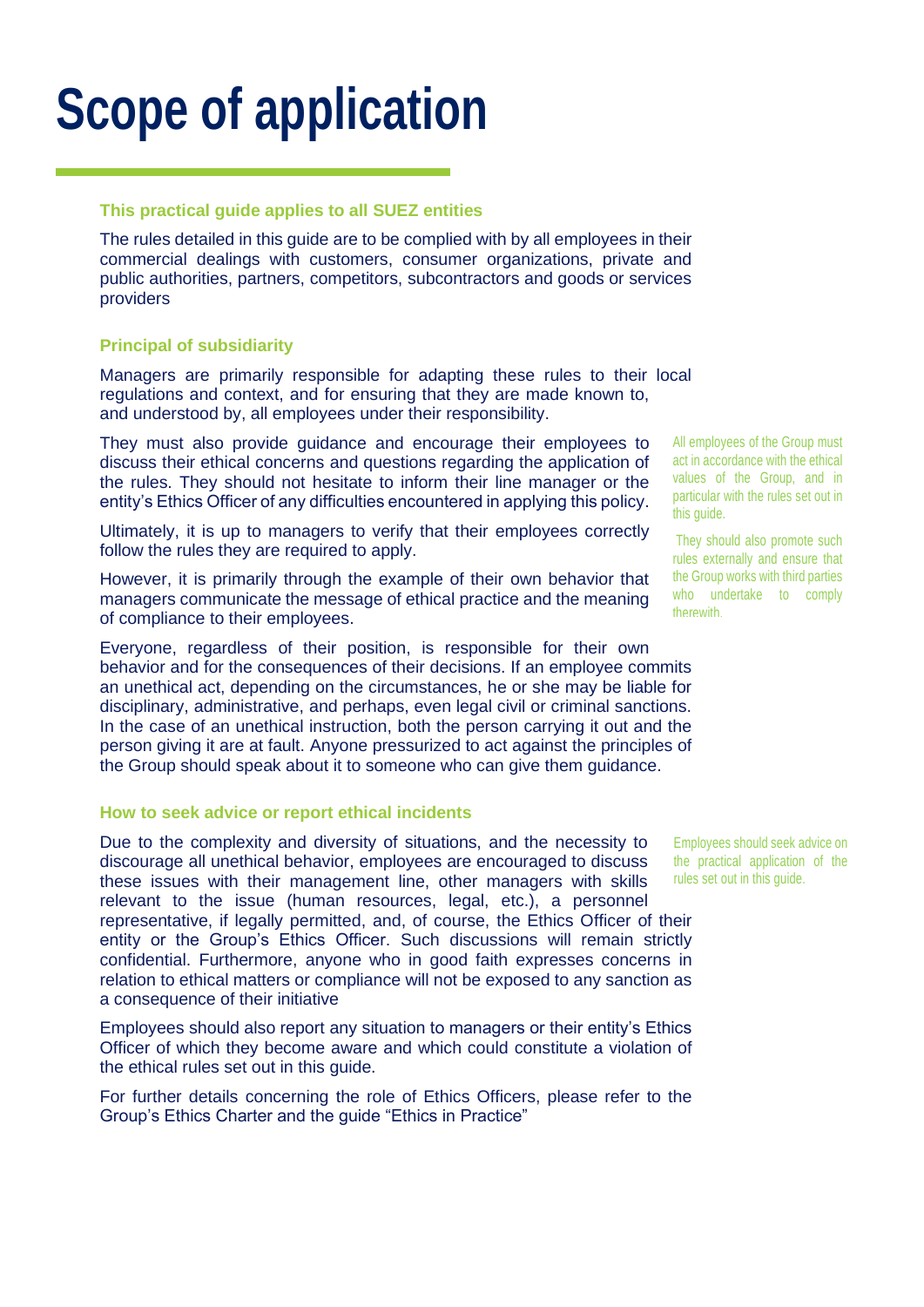### **Anti-corruption rules**

#### **The Group has a zero tolerance policy on corruption.**

Acts of corruption are illegal and unethical. They are contrary to the Group's ethical values and would seriously damage the reputation of the Group. They would jeopardize all the Group's business in both the public and private sectors.

The definition of corruption covers all commercial relations and such acts are prohibited in all relations with customers and their technical advisors, as well as with competitors, partners, suppliers and sub-contractors.

Corruption can be defined as the conduct of a person who solicits or accepts a gift or, more generally, a favor, in order to obtain or retain business or any other undue advantage in national or international activities:

- Corruption can be direct or indirect (i.e. through intermediaries or to the benefit of a third party);
- Corruption can be active (to offer, promise or solicit an advantage) or passive (to receive an advantage);
- Corruption can materialize through gifts or any other advantages, whether financial or not (services or other benefits in kind, such as hiring a relative) and irrespective of their value;
- Corruption can be towards a public official, elected official or person holding political responsibilities, or a private party;
- Corruption can be sanctioned even if it is committed in a foreign country.

Any doubts or questions as to which acts may constitute corruption should be raised with your management, your legal department or the Ethics Officer of your entity.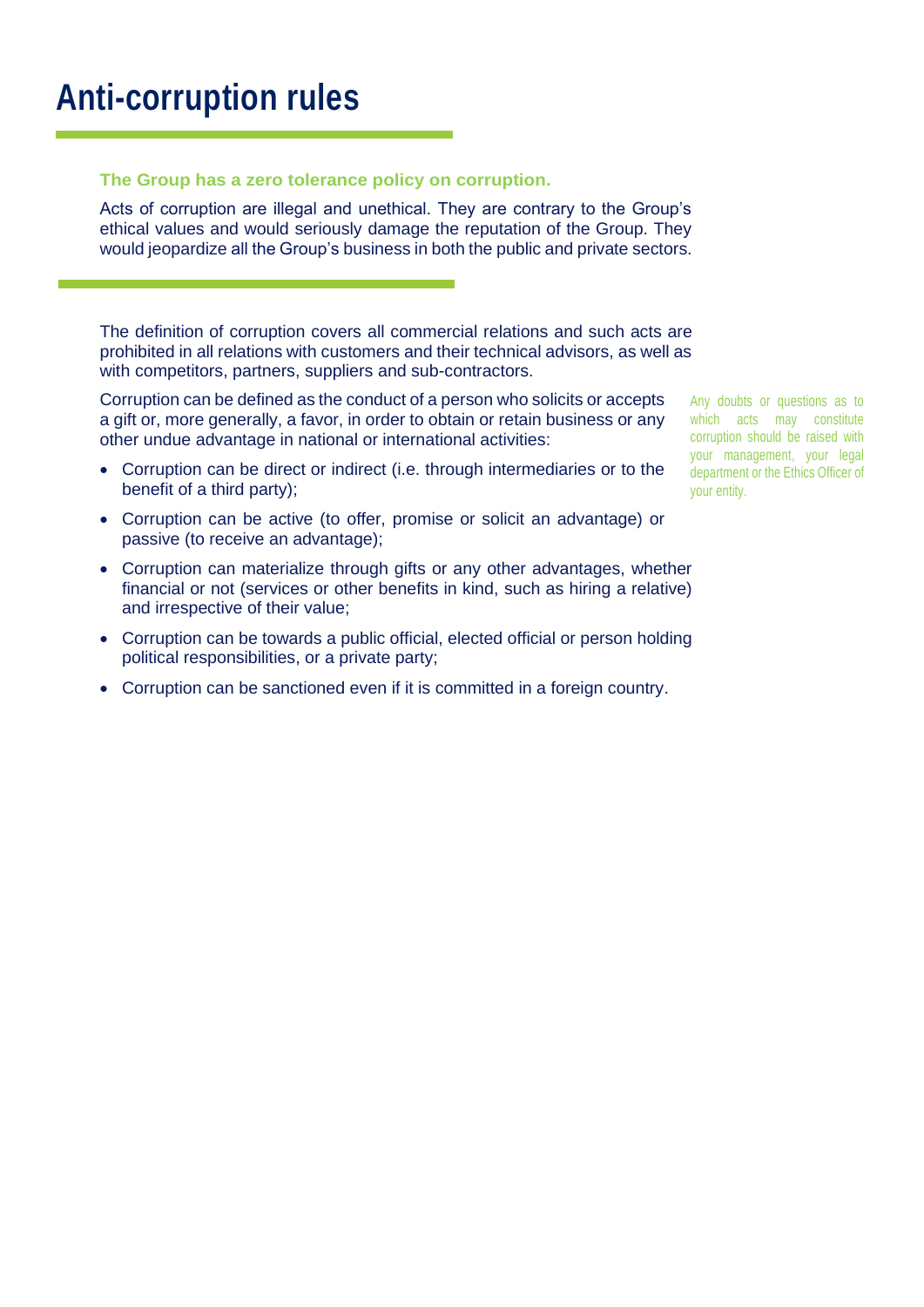Public agents cannot impose a designated subcontractor with which they have close ties, for the awarding of a contract.

You have to refuse since this is a form of indirect corruption, and you must inform your management and legal department.

In the context of a bidding process for a government entity, a public agent tells me that it would be better if we subcontracted part of the services to a specific company. After making some enquiries, I find out that this company is managed by a friend of his.

Can I accept his proposal ?

You cannot hire a potential customer's employee or director's relative or friend, in order to increase the chances of being awarded a contract. It is active corruption, even if it is not a financial, tangible and direct advantage

We are in the middle of a bidding process and I know that the daughter of a director of the company that launched the bid is looking for an internship. It seems that if we hire her as a trainee, we will have a better chance of being awarded the contract.

Should I do it ?

This type of recommendation is suspicious; hiring a specific consultant designated by a public official would probably amount to a prohibited facilitation payment.

You must inform your management and your legal department.

In any event, you must comply with the Commercial or Institutional Consultant Procedure.

I am working on a deal in a foreign country. A public official recommends that I hire a local "consultant" whom he knows, who will help speed up the process for getting all the permits we need from the local authorities.

Can we accept to hire and pay this consultant ?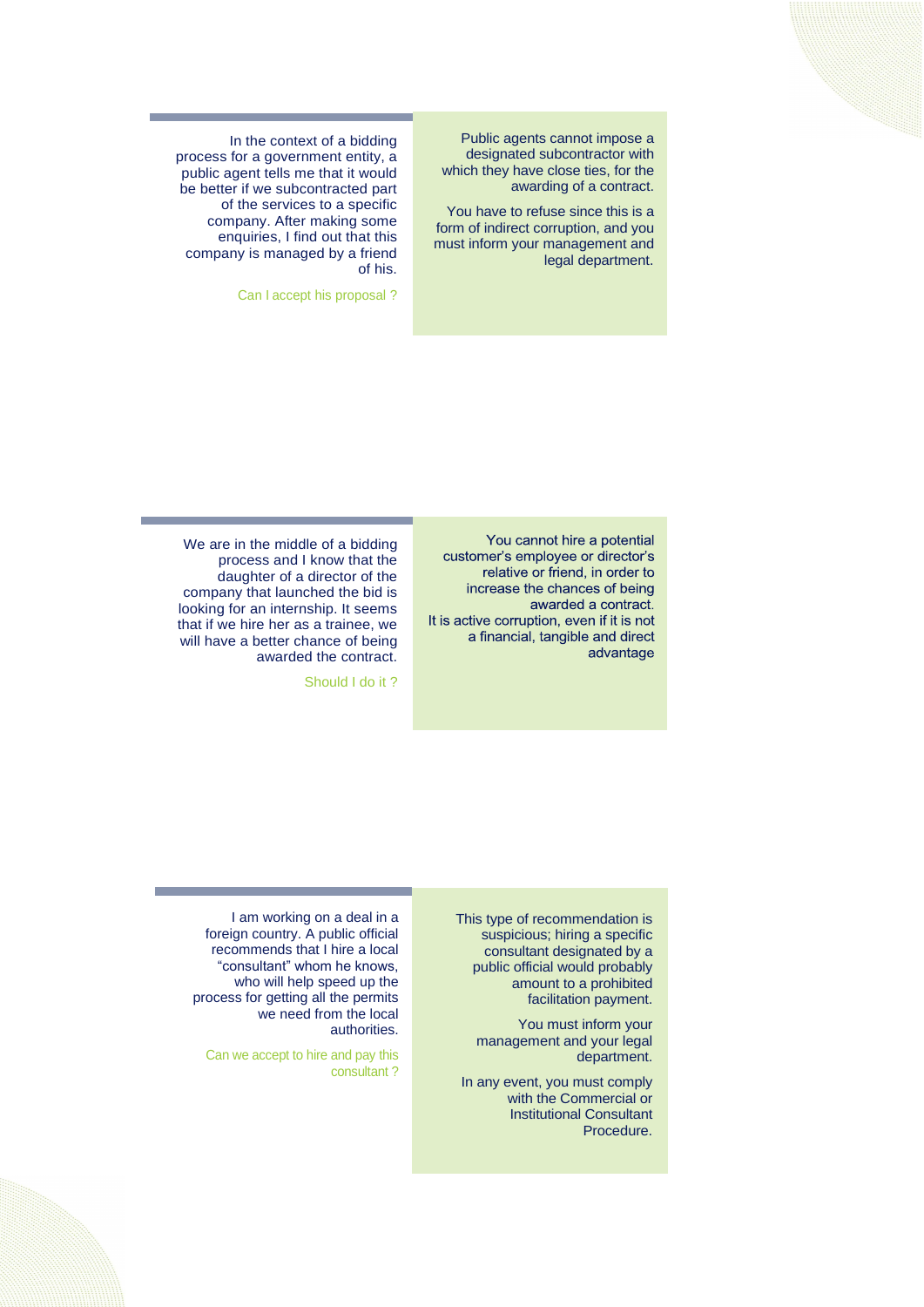### **Gifts policy**

Gifts, invitations, entertainment or other advantages may help strengthen commercial relations with clients or suppliers. However, these practices may in some cases be seen as an unfair advantage and amount to an ethical breach and/ or corruption.

Definition of acceptable and non-acceptable gifts:

- Giving and/ or receiving gifts or advantages are permitted under certain conditions;
- These practices must strictly comply with all laws applying to the Group (including foreign laws which apply to acts committed outside their territory). They must also comply with the Group's ethical principles. Special attention must be paid to rules applying to public officials.

A gift can be accepted if the following three conditions are met:

- The timing of the gift: giving or receiving gifts at certain times of the year, such as annual public holidays, can be a tradition; however gifts should never be given or received just before a decision is to be made (for awarding a contract, for example);
- The value of the gift and the frequency: these must be reasonable and assessed in accordance with the local laws and the local cost of living in order to ensure that the decision-making process remains neutral for each party in the business relationship;
- The intention of the different parties: no one should ask for a gift and no one should give a gift with a view to influencing the behavior of others. The gift must never affect impartial decision-making. It must be given or received in good faith.

The Group's governing principles:

- Gifts must remain strictly exceptional in their frequency and limited in their value;
- Gifts must not be given or received by third parties such as relatives or friends;
- Each entity must set rules for gifts offered or received by employees. These rules must set out a maximum amount (or different limits for different geographic areas) for such gifts, together with a managerial approval procedure for any exceptional gifts above this threshold. These rules shall be subject to the Group Ethic Officer's prior approval;
- Any travel invitation given or received in a professional context must be subject to prior approval from management and from the Ethics Officer of your entity;
- The management of each Group entity must implement a process of traceability. Either an annual report or a register of gifts exceeding the thresholds set out locally as described above shall be kept. Any such gifts must also be reported by Ethics Officers in their annual ethics report.

Management must exercise special caution in this respect.

Employees must act with honesty, independence, good faith, prudence and transparency.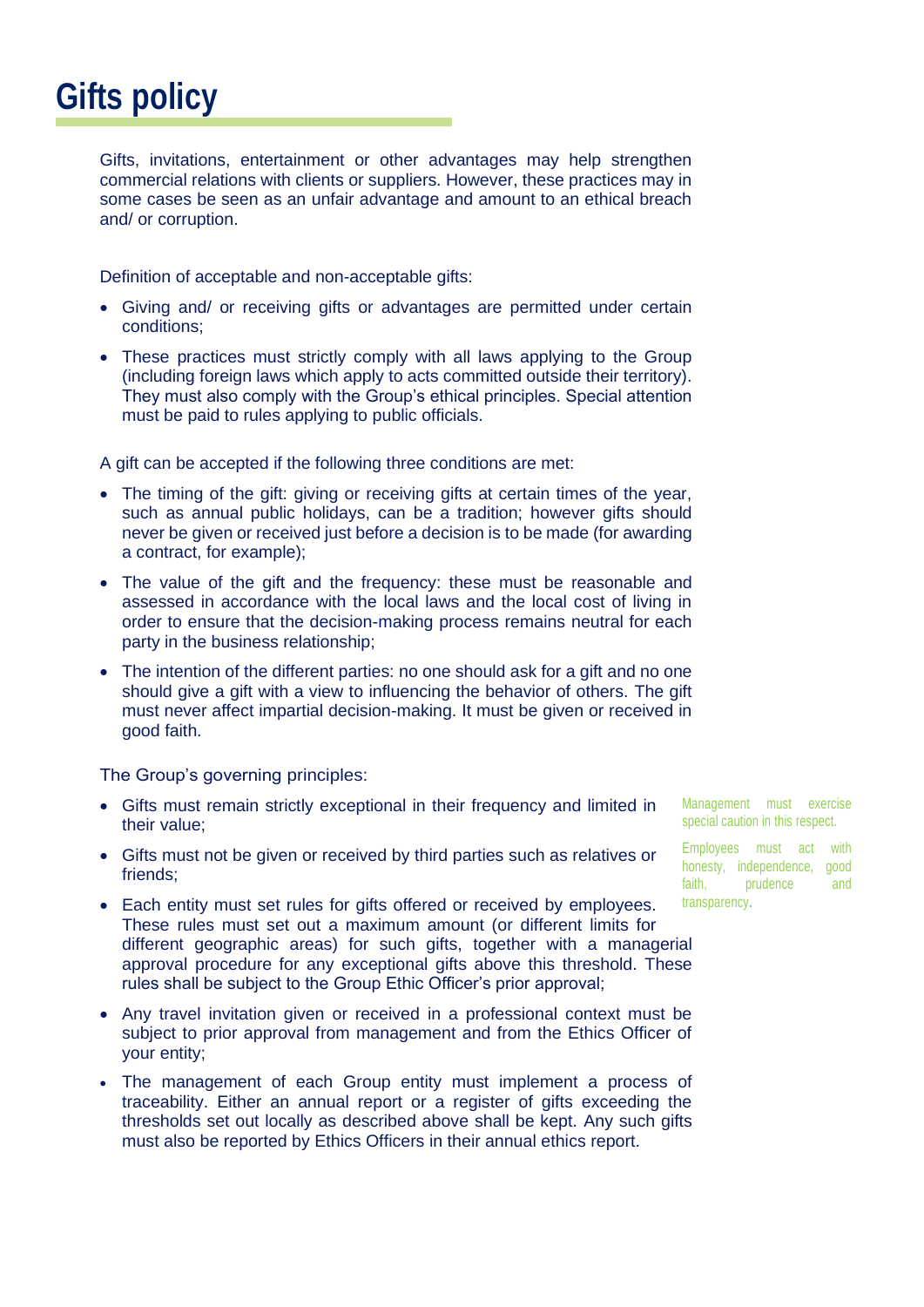### **Technical trips**

Due to the nature of the Group's activities, it may be useful, for commercial purposes, to organize technical trips with potential customers. Employees of the Group may also be invited to such trips by suppliers or sub-contractors.

However, such trips may only be undertaken if they comply with the following criteria:

- They must conform to the principles set out above;
- They are of a purely professional nature and only the professionals involved participate in the trip;
- They are organized at the nearest location with the relevant technology (site, trade fair, etc.);
- Expenses involved are reasonable and justified, and only relate to professional activities.

#### Remember

These rules apply to relations with public local or foreign authorities as well as with private parties.

Your management must be consulted. It is a good idea to keep written track of the decisions made, especially those which required in-depth discussions between several parties.

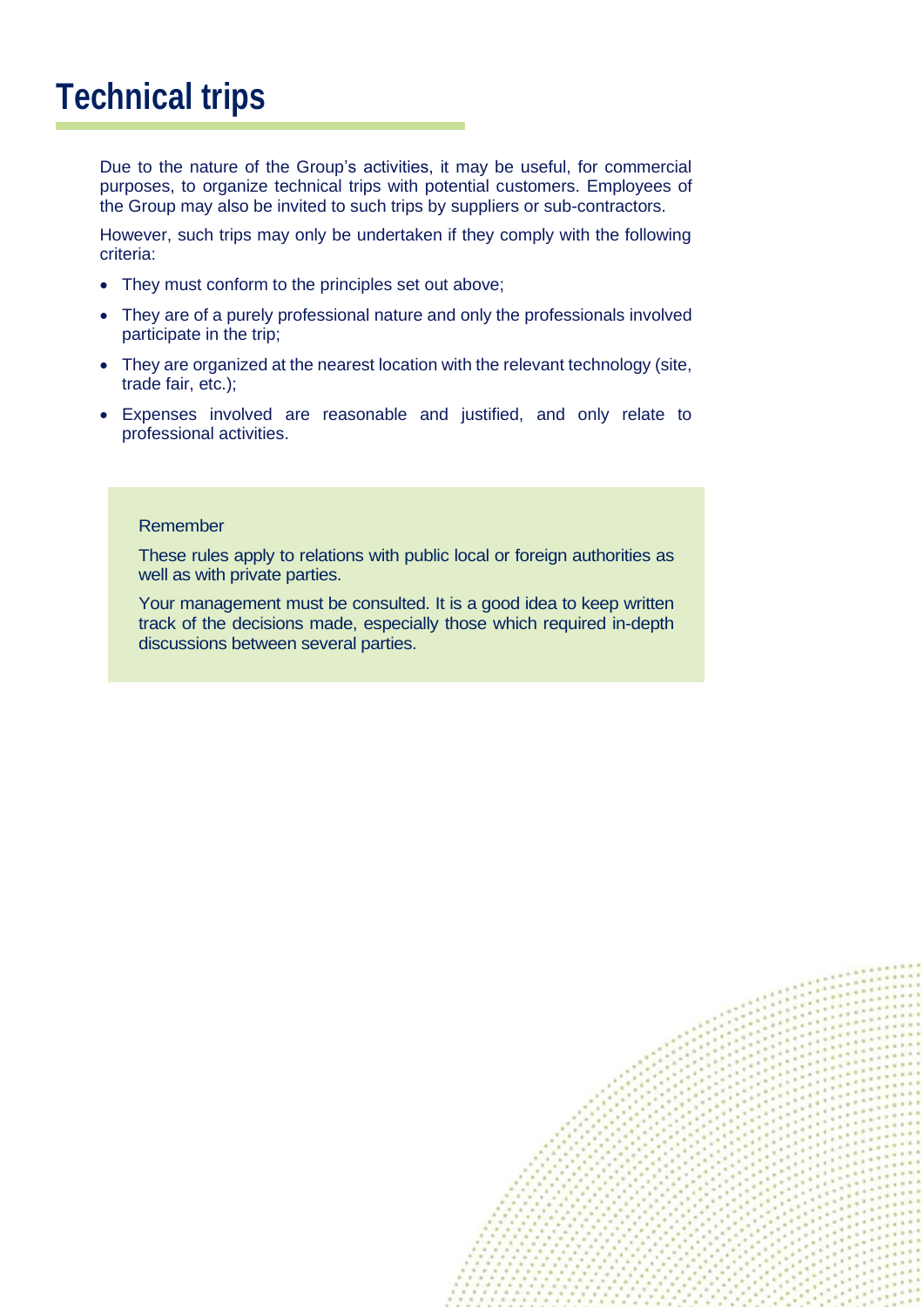The deal is signed. You can invite the customer, but remember that the bill must remain within the thresholds set for your entity.

We've just signed an important deal

Can I invite the customer out to a restaurant ?

Around New Year time, I receive an expensive gift from a customer.

Can I accept it ?

For certain annual public holidays, it is a tradition to offer and receive gifts. But these gifts must not be too expensive (within the thresholds set for your entity). If this is not the case, you must decline the gift. If you think this would harm the business relationship, seek advice from your management to find a solution

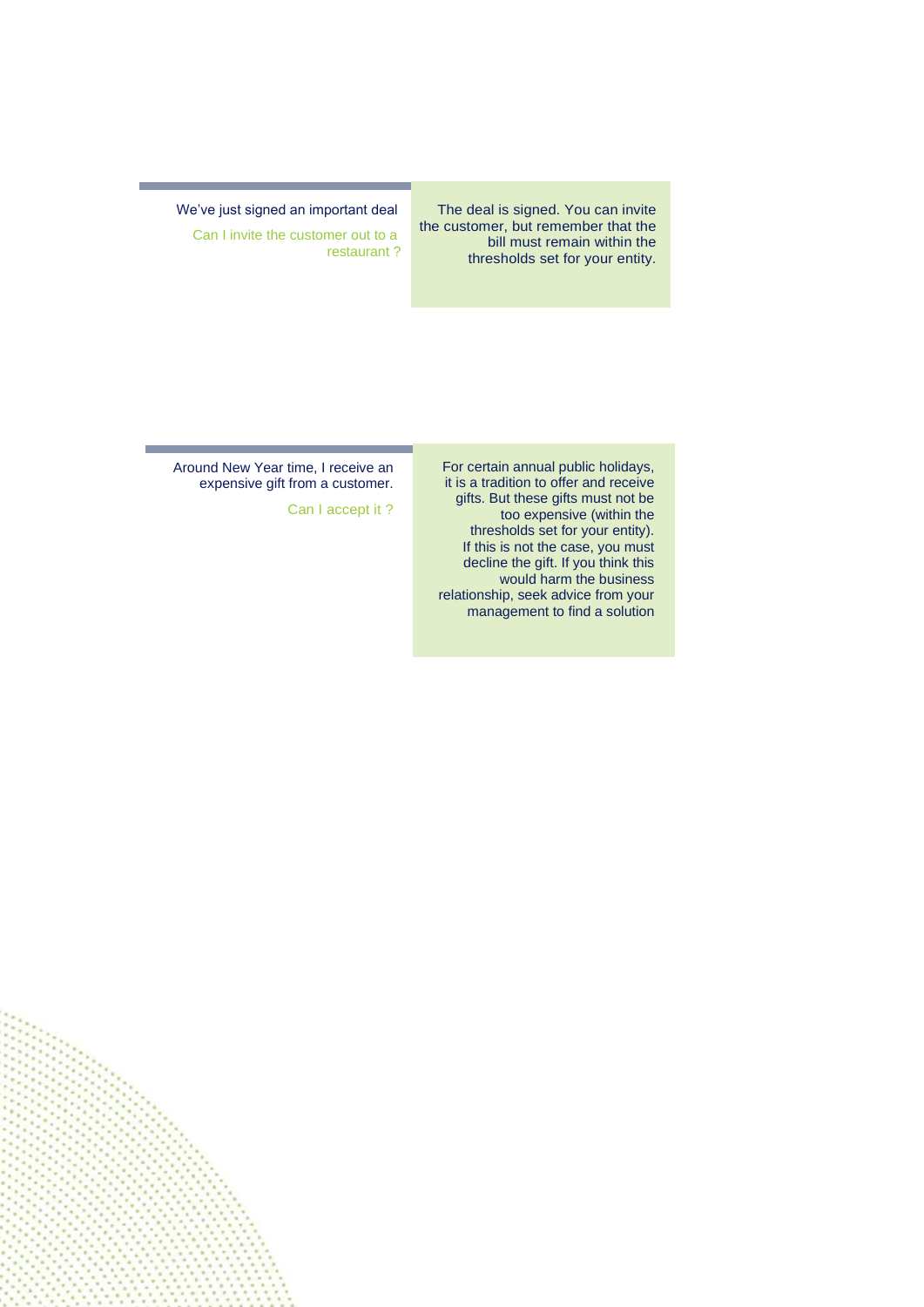### **Patronage and sponsorship**

Corporate patronage and partnership initiatives are permitted under Group policy. They reflect a civic-minded and socially responsible approach.

They also show the will of the Group to promote and protect human rights at its level. The Group should act as a corporate citizen and encourage initiatives related to the community, culture, the environment and biodiversity.

The following governing principles of the Group must be respected:

- The selected initiatives must be in strict compliance with local legislation and be consistent with the Group's purpose and Ethics Charter;
- It is Group policy to refrain from any funding of political activities;
- The sponsorship, patronage and partnership procedure of the Group, or your BU if relevant, must be followed prior to signing any agreements of this type.

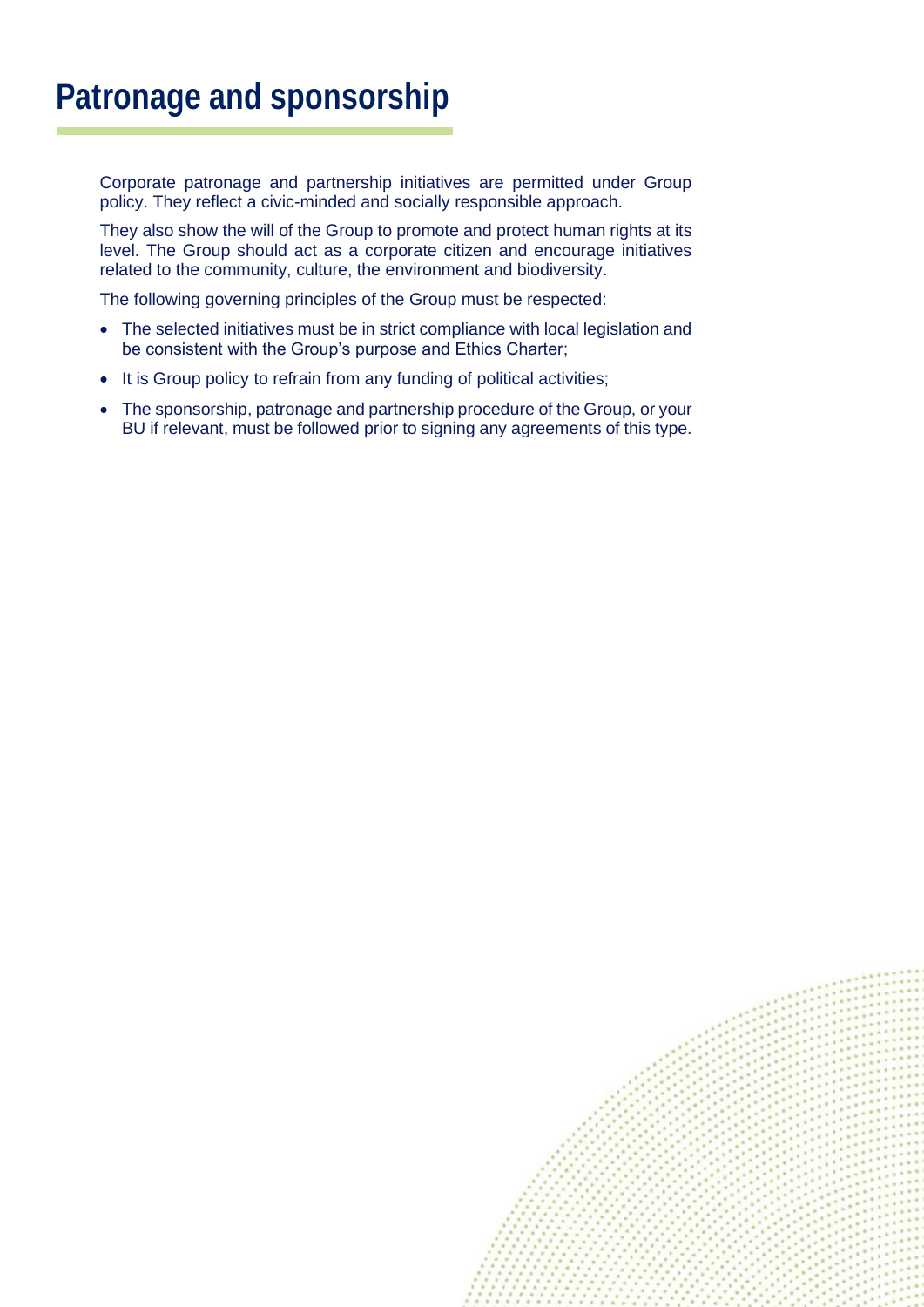#### **Relations with customers**

SUEZ entities must uphold and promote integrity in business relationships with customers.

They must act in accordance with the Group's ethical standards, comply with all applicable laws, especially in relation to competition and human rights.

They must act with transparency and integrity. The Group must provide the quality of services expected, keep its commitments and provide accurate and complete information, for long-lasting relationships.

#### Remember

When an entity of the Group decides to engage commercial or institutional consultants, the corresponding Group procedure must be applied.

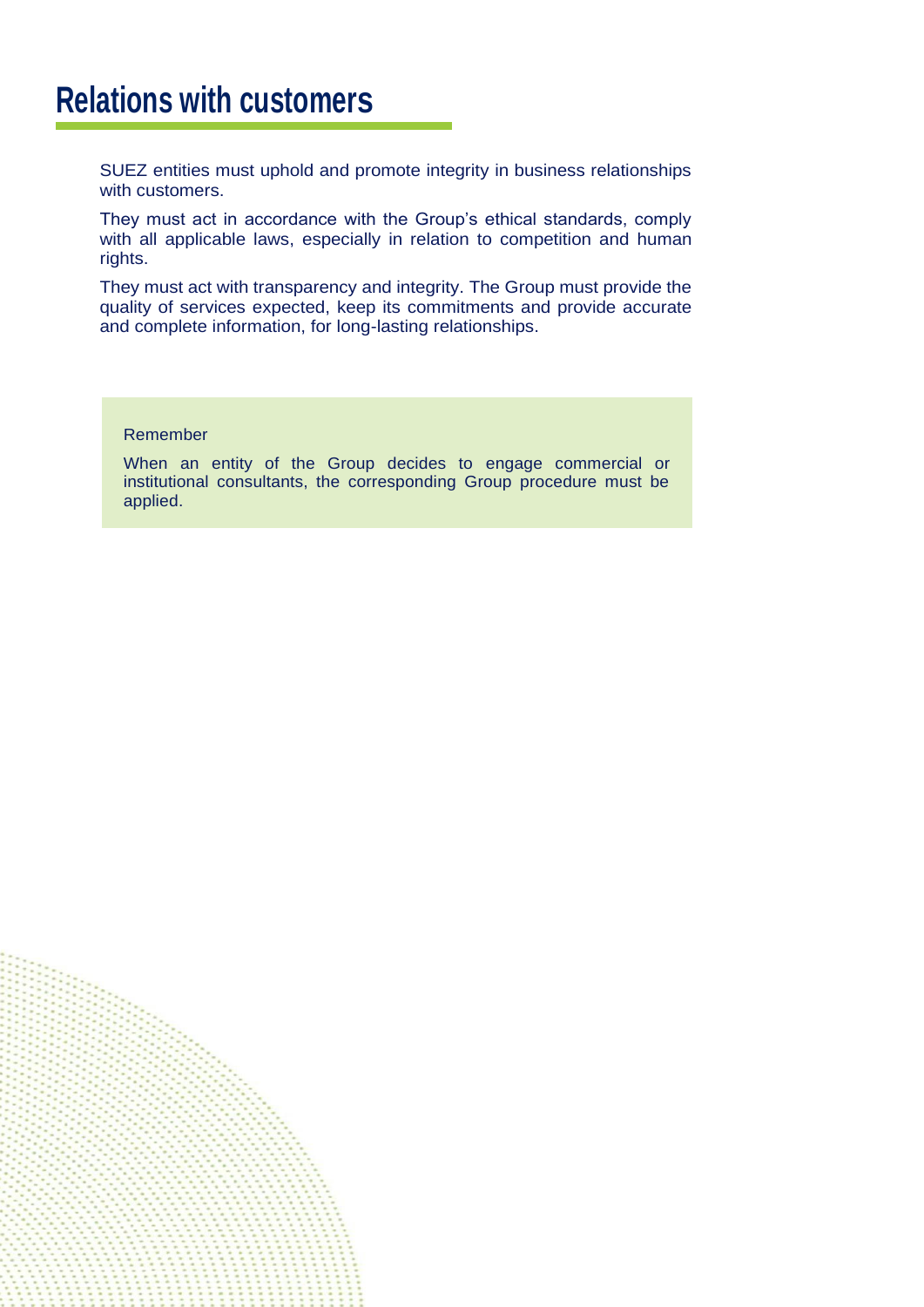### **Undue advantages & restraint of competition**

Suez employees must refrain from any act aiming at obtaining any advantage or privilege constituting a restraint to fair competition, such as exchanging sensitive commercial information with competitors or creating a cartel for public or private calls for tender.

Advantages can be considered undue irrespective of:

- The type of procurement (public or private);
- The timing of the advantage: it can be granted well ahead of the moment when its benefit materializes;
- The personal benefit (or absence thereof) for the person granting an advantage: such behavior is distinct from, and not necessarily related to, acts of corruption;
- The form the advantage takes.

No entity of the Group can benefit from illegal advantages, such as restrictions to free access to market and equality between competitors forbidden by applicable laws.

All employees must inform their managers of any situations where any entity of the Group has been made an offer of undue advantages.

> Such a proposal is illegal and would unduly favor the Group over competitors. As such, it must not be accepted. In any event, you must report it to your management, your legal department and the Ethics Officer of your entity.

In addition, it would of course be contrary to the Group's ethics to suggest that a client:

- Includes an unjustified technical requirement in a call for tenders, which would be so specific that it would automatically and illegally favor the Group over competitors;
- Unduly uses exceptions to the rules of public procurement (such as artificially splitting a project into different small contracts, invoking an emergency or the specific nature of technology, using an "amendment" to an existing contract for a much larger project) for the sole purpose of excluding competition and favoring the Group.

A local elected official tells me that his city will be issuing a call for tenders for a project in which the Group is likely to be interested. He proposes giving me the instructions to bidders before they are officially made public, so that we can comment on them and the city can adapt them to our advantage before they are publicly issued. I have not solicited such a favor nor promised any advantage in return to this official.

Can I accept his proposal?

If you have any doubts or if you are facing an issue which seems unclear, contact your manager or the Ethics Officer of your entity and the Group's legal department in charge of competition.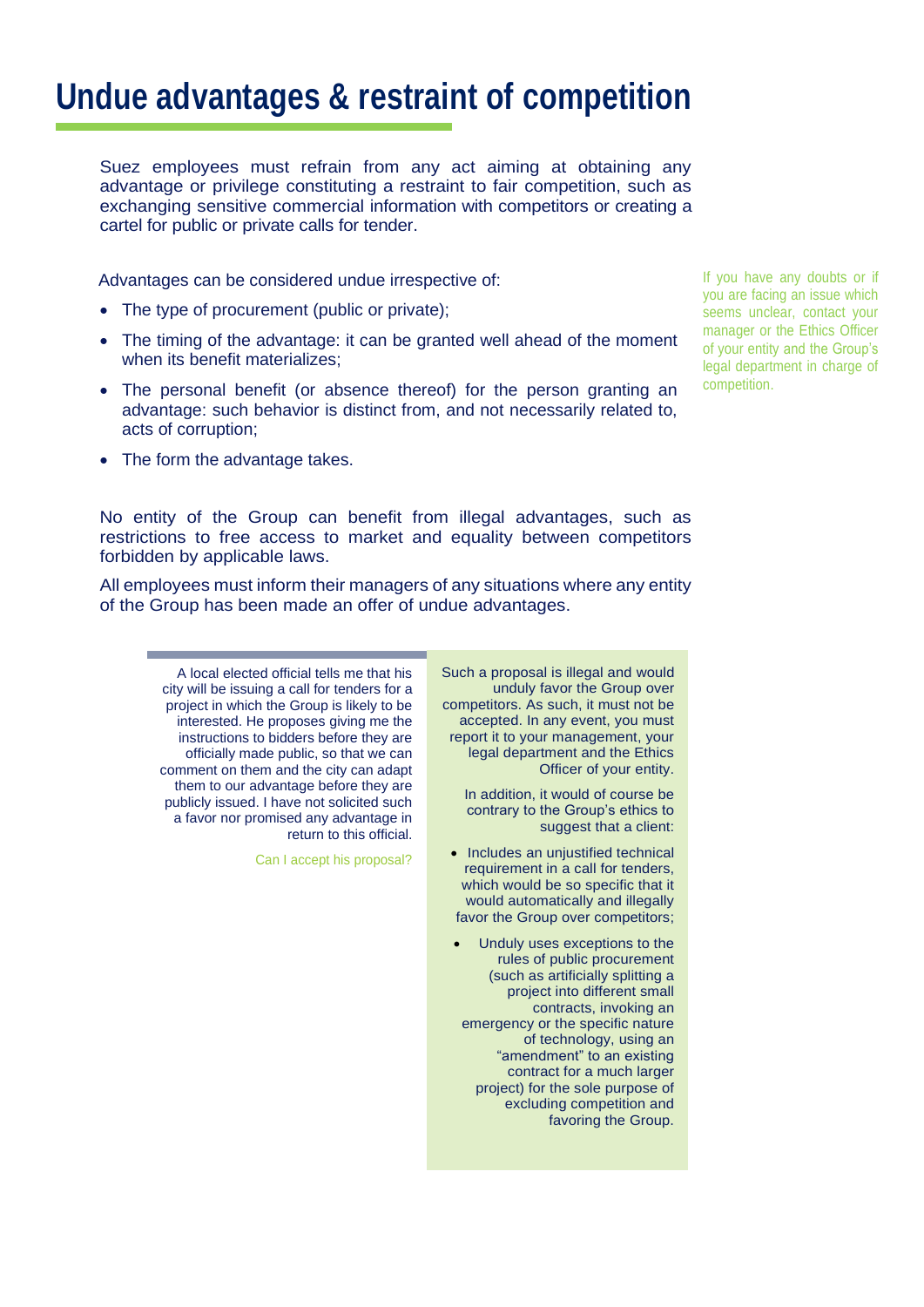### **Conflicts of interest**

A conflict of interest is a situation in which the judgment of a person who is acting in a professional capacity may be influenced by a secondary interest, distinct from that of the company. This is the case when an employee finds themself in a situation where they might make a decision not on the grounds of the company's interests, but rather on the grounds of personal interests, or those of a relative or friend.

This is particularly sensitive if you, or someone close to you, have interests in a company or entity that is a customer, competitor or supplier of the company.

It also applies if you are engaged in a professional or voluntary activity outside the company.

All Group employees are obliged to avoid all situations where their interests could conflict with those of the Group or of any of its entities. Even the appearance of a conflict of interests can be negative for the Group.

#### Remember

You must report any conflicts of interest you may encounter to your manager)

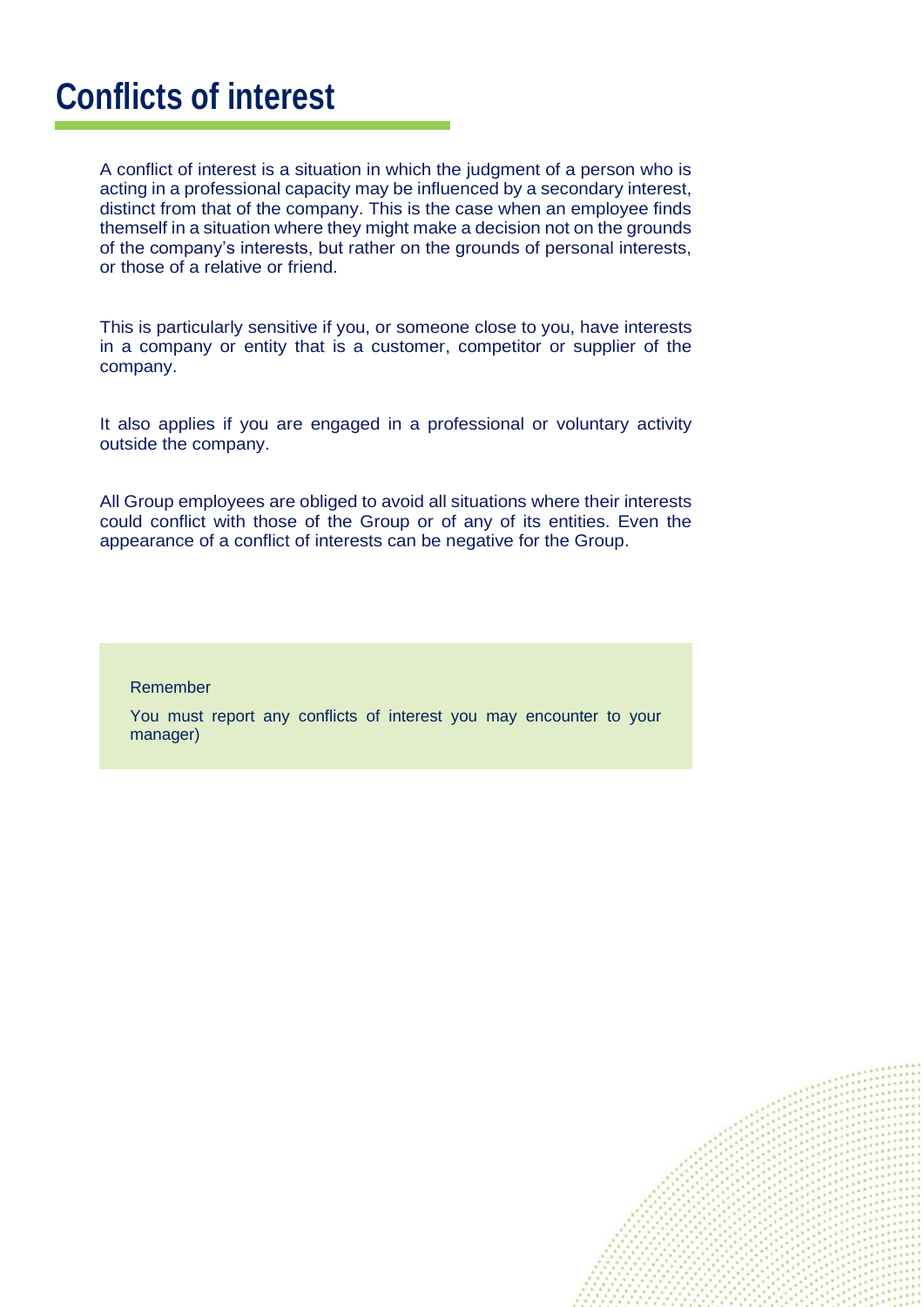Employees of the SUEZ Group who hold elective public offices (in countries where this is allowed), and in particular local elective offices in areas or cities where the Group has signed contracts, should also pay special attention to conflicts of interests. They must exercise their elective responsibilities in a strictly personal capacity and cannot, in this context, represent or defend the interests of the Group or of any of its activities.

As a consequence, employees of the Group holding elective public offices must not participate in any discussions or any votes as to the award of any contract pertaining to an activity of the Group or as to any decision relating to such a contract (and should ensure that their non-participation is explicitly set out in the corresponding minutes and decisions).

If you have any doubts as to which situations can create a conflict of interests, you should consult your entity's Ethics Officer and your management.

More generally, employees of the Group are recommended not to accept elective responsibilities connected to the activities of the Group.

#### Reminder

If any of your relatives or friends holds an elective office, or more generally has responsibilities, in a public entity that is a potential customer for the Group, you should inform your management and your entity's Ethics Officer in order to take appropriate precautions to avoid any conflict of interest.

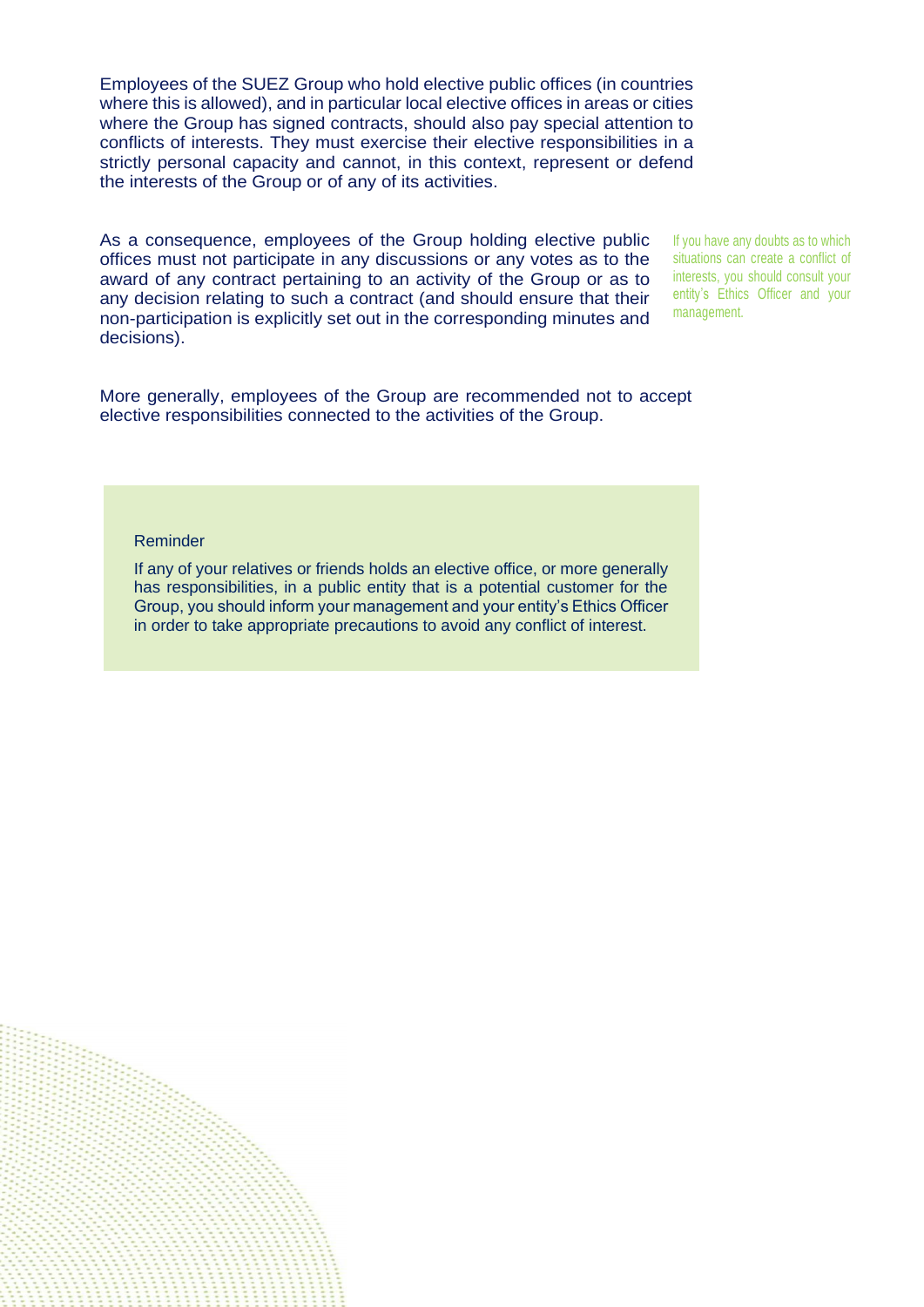If you are a local elected officer, you must turn down any participation in such committees when they relate to any tenders connected to any of the activities of the Group

In addition to working for the Group in the waste business, I'm a city council member in the town where I live. A call for tenders has been launched for the municipal water supply.

Can I be a member of the preparation and/or decision committee ?

> If you have any doubts in this respect, you should refer to your management and your entity's Ethics Officer.

During my spare time, I am an active member of a consumer association.

Can this occupation lead to a conflict of interests ?

> Even if you are not directly involved in these negotiations, you should notify your management and your entity's Ethics Officer so that relevant measures can be taken in the light of the situation.

My entity is set to enter into negotiations with an industrial client. A relative of mine holds a management position in this company, with decision-making power over the project.

What should I do?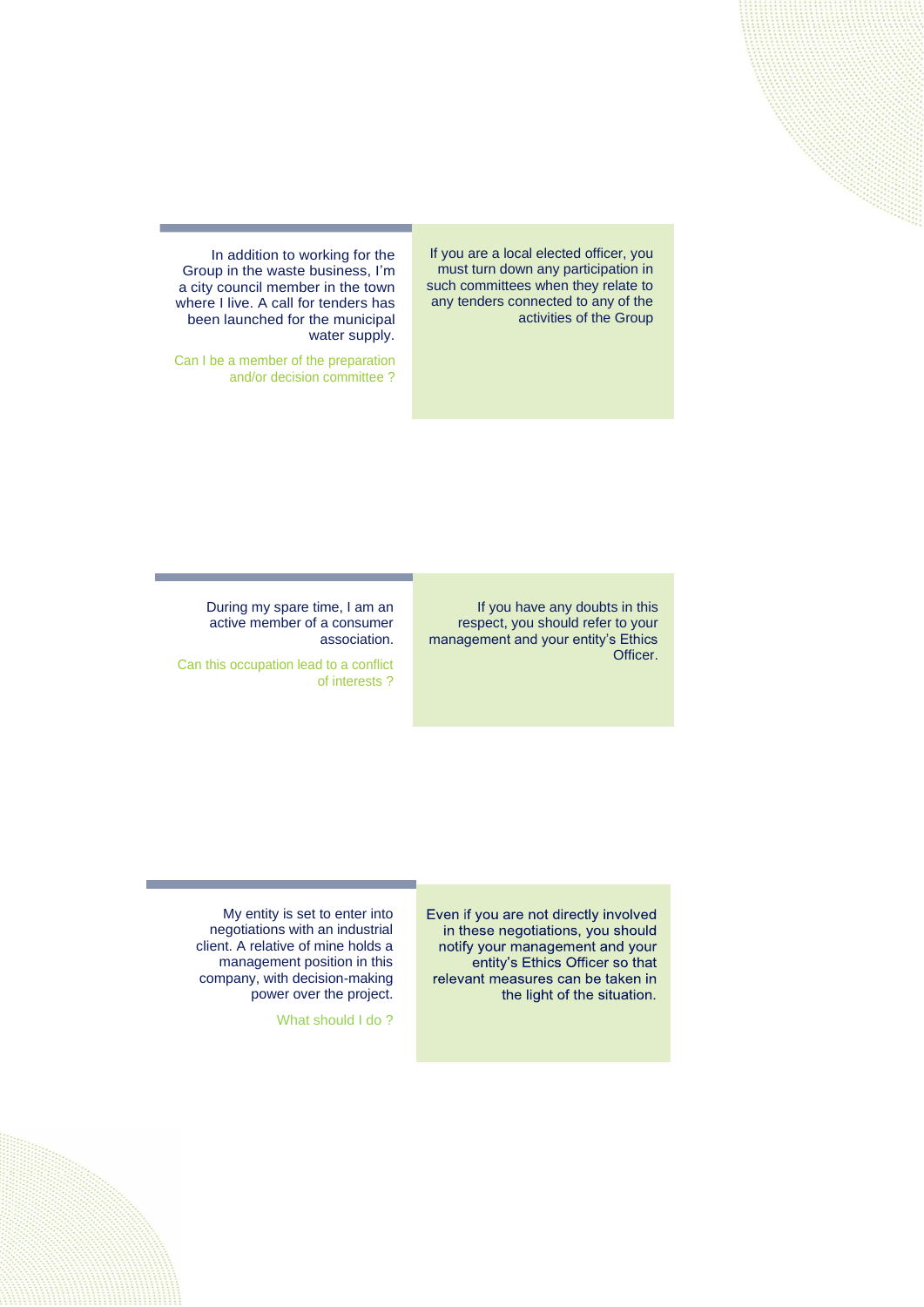#### **Relations with competitors**

**In the context of their activities, entities of the Group may be in contact with competitors.**

The Group's employees must act in strict compliance with the ethical principles of the Group and with competition laws.

As a consequence, employees must consult the Group's legal department in charge of competition for details of applicable regulations, which cover a wide range of behaviors and practices.

Whether in the context of public procurement or private markets, Group entities must not engage in any practices which in any way contravene the legal principles of competition. The Group rejects all anti-competitive practices, as defined in national regulations.

Employees of the Group must also protect the confidentiality of sensitive information, namely the Group's financial and/ or commercial and/ or R&D and/ or marketing… information and information lawfully exchanged with competitors when specific circumstances allow it, such as the "Clean Team Agreement".

#### Remember

Competition regulation prohibits any agreements or practices between competitors, notably during bid preparation and submission, amounting to:

- Joint price or margin fixing;
- Market sharing;
- Unfair exclusion of competitors;
- The exchange of commercially sensitive information;
- The submission of false competing tenders.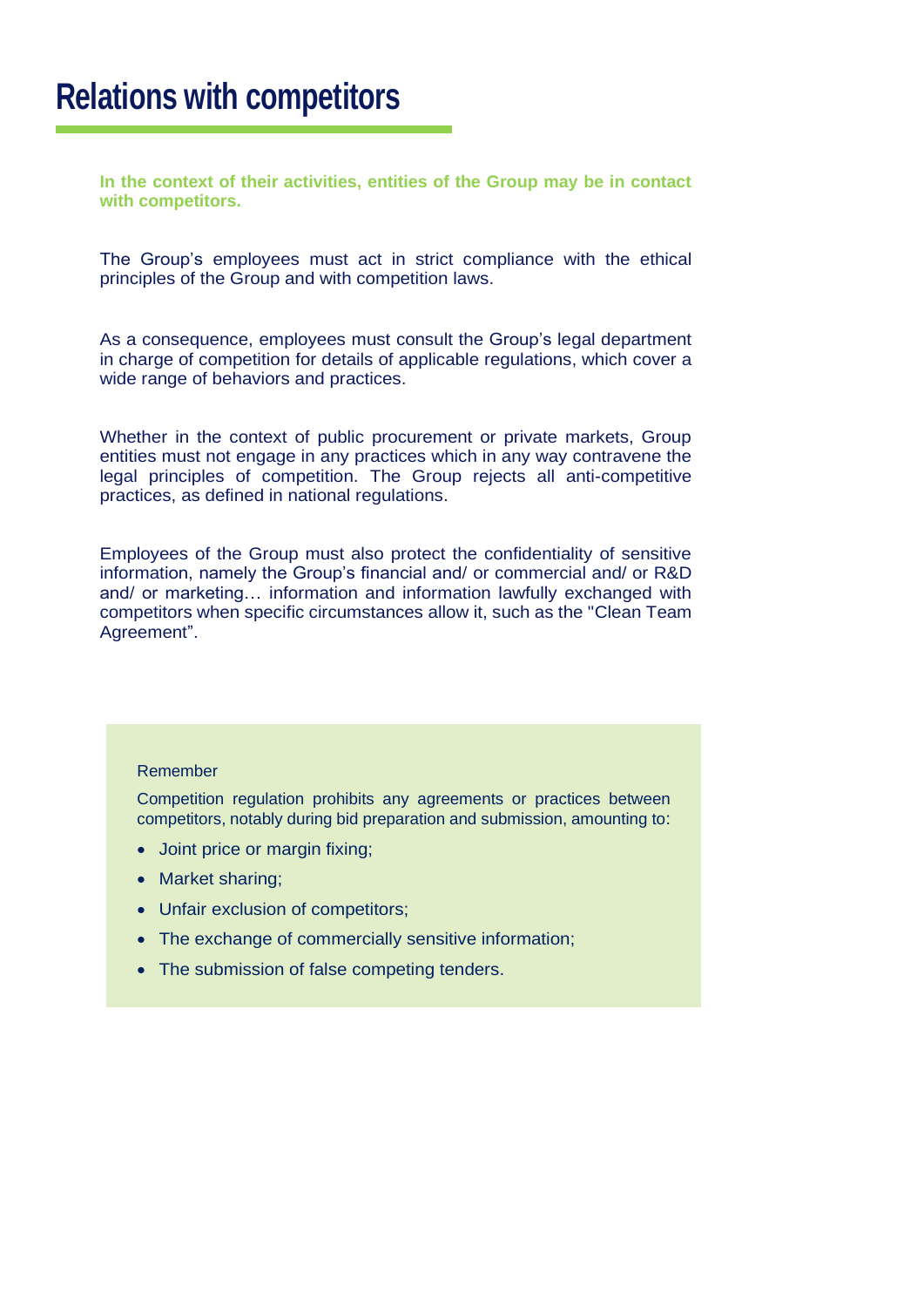Associating with a competitor is possible subject to compliance with a number of legal rules. It depends on the context, the characteristics of the project and the terms of the discussion. Any exchanges of commercially sensitive information must be carefully managed. You must immediately contact the legal department of your entity and the Group's competition law department.

A partnership is being considered with a competitor for a number of specific projects, too large for the Group to carry them out without a partner.

Would such a partnership contravene competition rules ?

> Exchanging sensitive information with competitors as to future tenders is illegal, in cases where such information is likely to have an influence on competitors' offers. You must report this request to your management and the legal department of your entity, as well as to the Group's competition law department. In all cases, Group employees must protect the confidentiality of sensitive information relating to the Group's activities.

A competitor calls me because he wants to know whether the Group intends to submit offers for certain projects and is ready to tell me which projects his company is interested in. He does not ask any details regarding prices or technical solutions.

What should I do?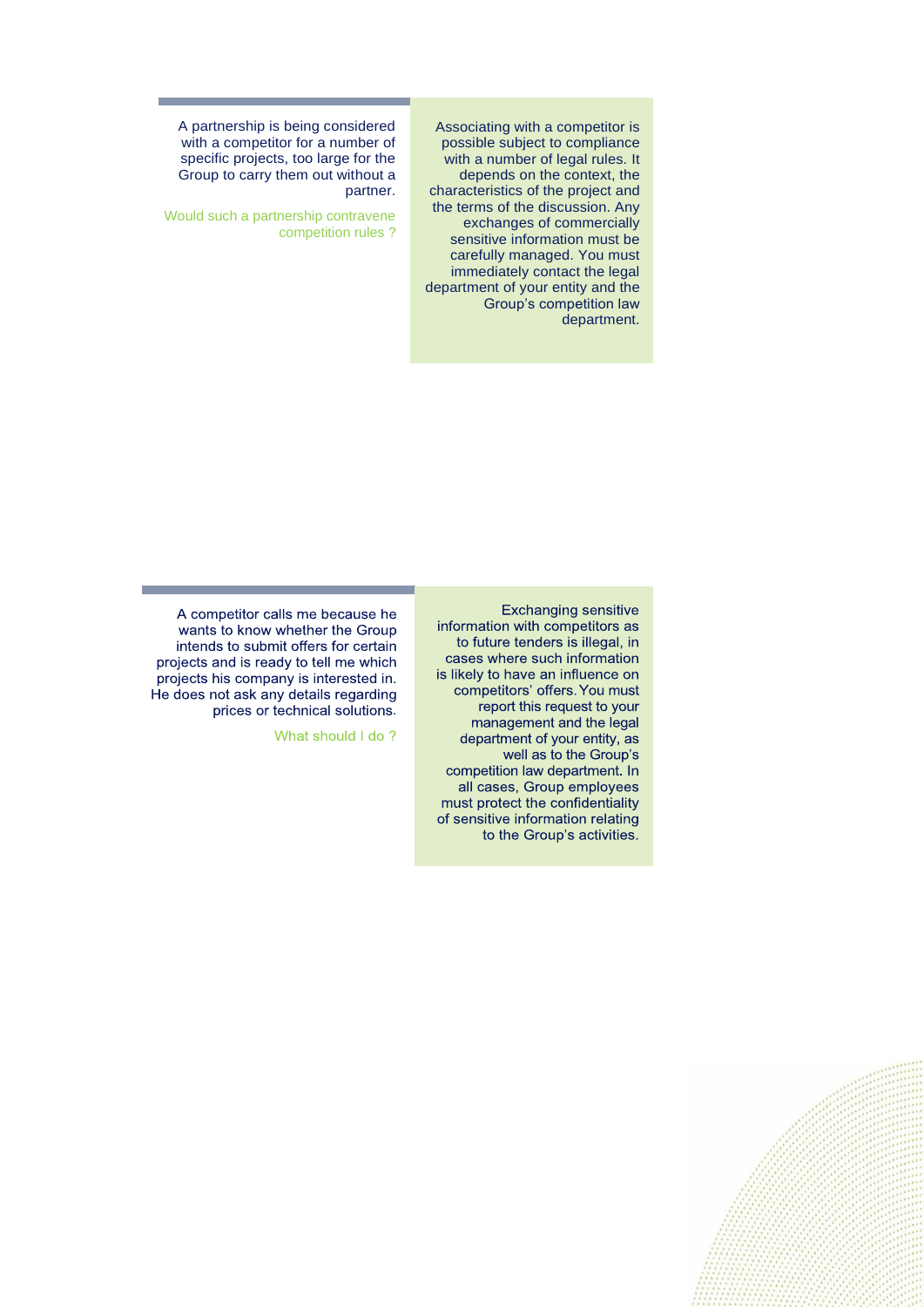### **Cover bidding**

Cover bidding is a form of bid rigging, which gives the appearance of genuine competition.

It occurs when a company agrees, in the context of a call for tenders and in order to favor a competitor, to submit a bid containing terms (notably the price) which are knowingly not as good as the said competitor's offer or which will not be accepted by the customer.

Such practice cannot be tolerated by the Group as it is a clear violation of its ethical principles.

> Submitting such an offer would amount to cover bidding and is therefore strictly illegal and could be sanctioned by competition authorities. Such a practice could lead to convictions and sanctions for the Group even if the Group receives no financial or other compensation in this respect. You must report this request to your management and the legal department of your entity, as well as to the Group's competition law department.

A competitor is interested in a project and fears that they are going to be the only company submitting a bid. The Group does not intend to submit a bid for the project. They ask us whether we can nonetheless submit a bid, for example at an excessive price, to ensure the customer does not consider the call for tenders unsuccessful.

What should we do?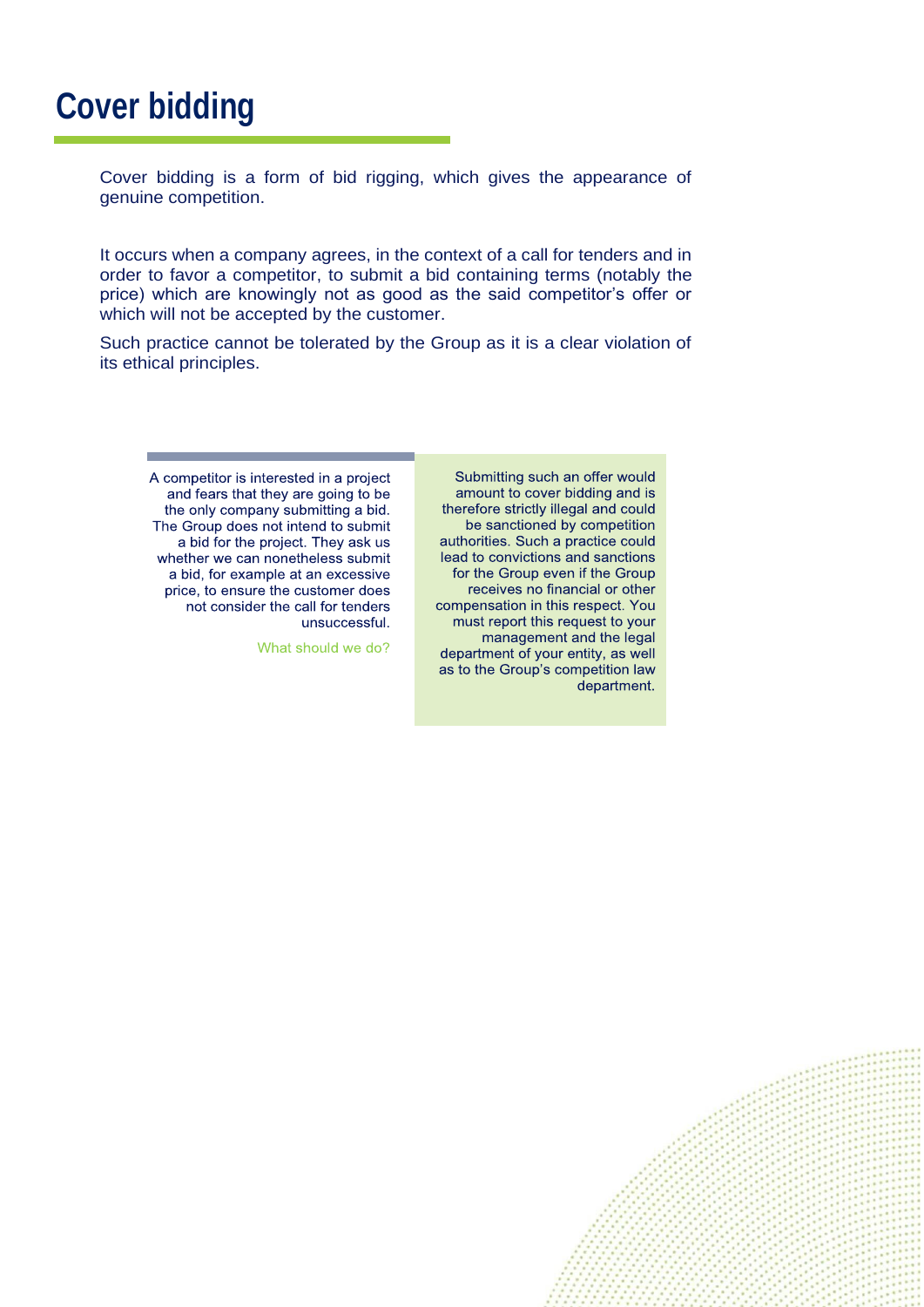#### **Relations with partners**

Group employees must act in accordance with the Group's ethical principles when dealing with partners and ensure that both current and potential partners also abide by these principles.

As a consequence, partners must be chosen on a strictly impartial basis, on account of their professionalism and competitiveness, and of their values, with a view to building a relationship of trust.

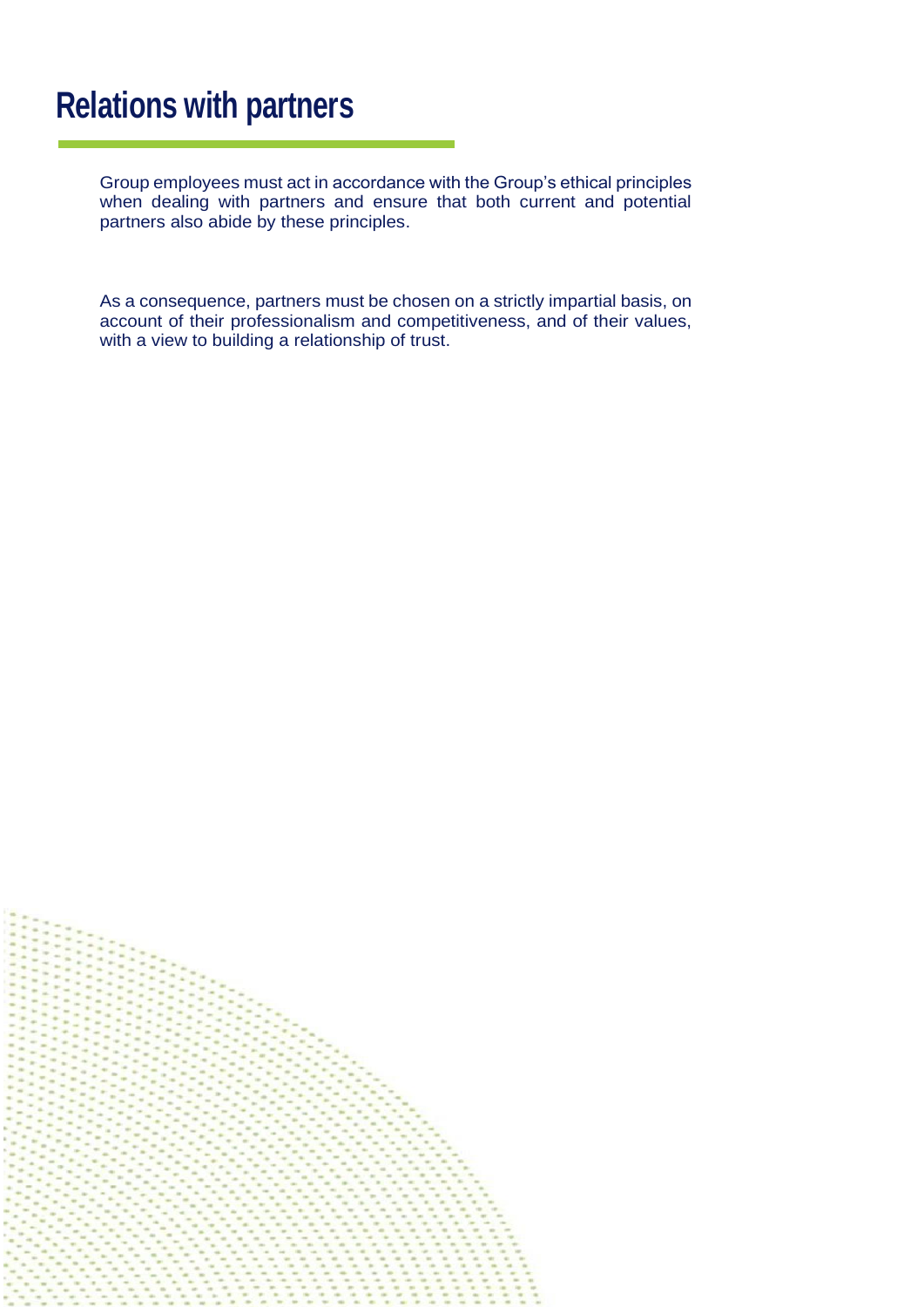### **Consortia, joint ventures and other partnerships**

The creation of a consortium or a joint venture (incorporated or not) or, more generally, the setting up of partnerships are a common feature of the activities of the Group.

The purpose of such partnerships, the selection of relevant partners, the scope and terms of the partnerships and their actual functioning must be consistent with the ethical values of the Group and comply with all applicable laws, including competition and merger law. They must also be technically and economically justified. In such a situation, do not hesitate to contact your legal department or the Legal Competition Department at the corporate level.

> You must immediately inform your management, the contract manager and your entity's Ethics Officer so that appropriate measures and remedies to this unacceptable situation can be taken.

My entity is operating a facility in consortium with another company. Although we apply the strict health and safety rules of the Group, I've become aware that our partner does not abide by the same standards for its employees and that there are safety issues on site.

Should I report this concern ?

The acceptability and the legality of such a long-term partnership depend on a range of criteria (notably exclusivity provisions, duration of the agreement, respective experience and qualifications of the Group and the partner) and on its compliance with applicable competition laws. Before initiating any such discussions, you should consult your management and the legal department of your entity and the Group.

My entity has performed a contract with a company which business is complementary to the activities of the Group. We're very satisfied with this partnership and thinking about entering into a longer term partnership through a master agreement for a number of future similar projects.

Can we do this?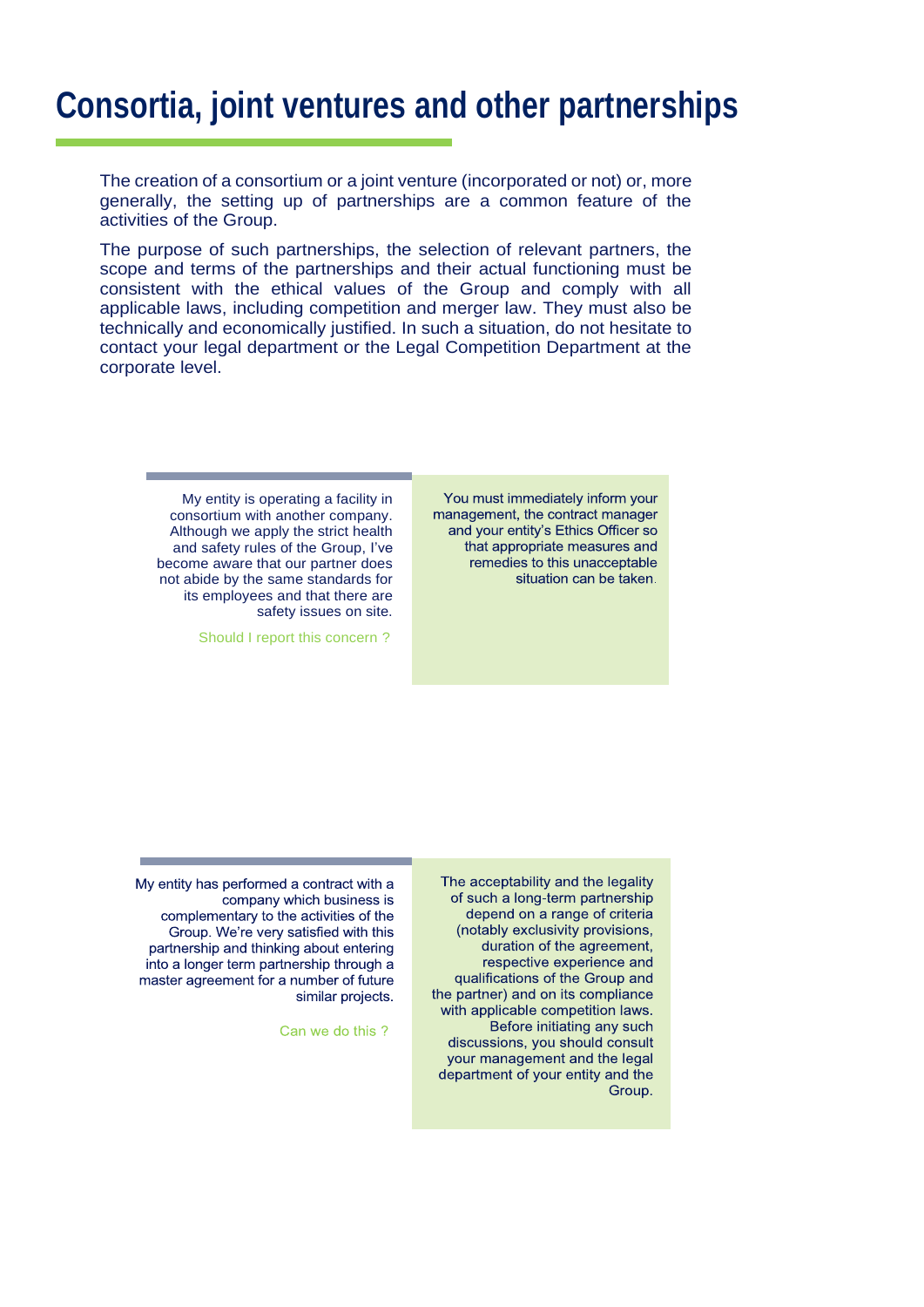### **Technical consultancy firms**

Relations with technical consultancy firms must be carefully addressed, especially when such consultancy firms also act as advisors to a contracting authority or to competitors. Indeed, technical consultancy firms have access to confidential and sensitive information.

This situation could be complex and requires special attention, as no confidential information should be exchanged with the contracting authority's consultant. You must seek advice from your management and your entity's legal department regarding the appropriate precautions to avoid situations which might be prejudicial to the Group under the laws applying to corruption, competition and public tendering.

The decision to use technical consultancy firms must meet a real and justified need for external expertise, for a clearly defined purpose.

#### Remember

If you have any doubts or if you are facing an issue which seems unclear, do not hesitate to contact the Ethics Officer of your entity.

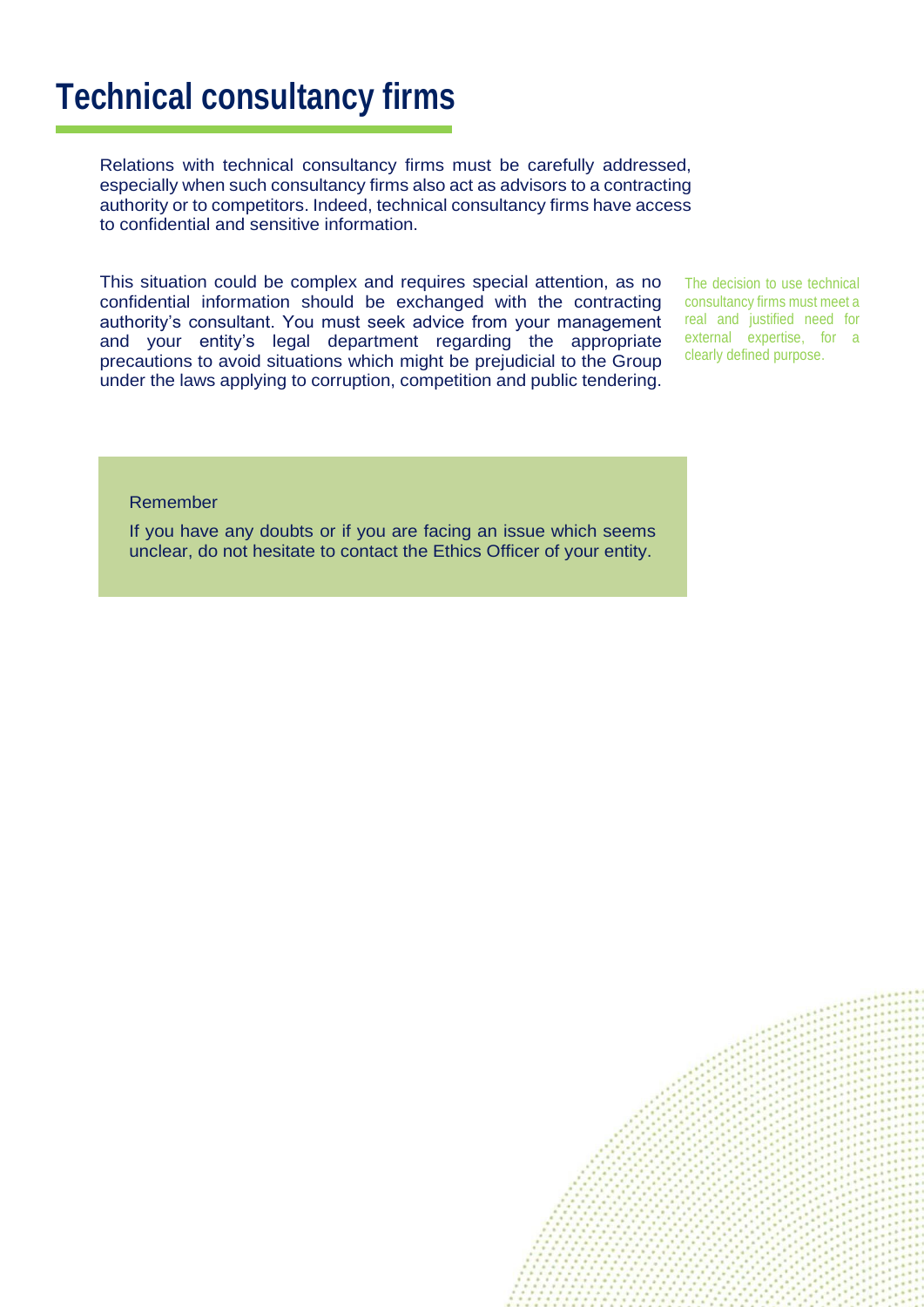### **Relations with suppliers and sub-contractors**

SUEZ strives to maintain respectful and balanced relationships with its suppliers and subcontractors, and to enhance a culture of integrity.

Group employees dealing with subcontractors and suppliers must comply with the ethical values of the Group and ensure that these third parties share and respect these values. In particular:

- Applicable laws and internal procedures must be respected;
- Relations must be based on equity, transparency and impartiality;
- Mutual commitments must be kept;
- Competition rules must be followed;
- Information exchanged must remain confidential;
- The Group's commitments as regard ethical standards, sustainable development and corporate responsibility must be known and respected;
- Conflicts of interest must be avoided.

Ethical principles applying to relations with suppliers are detailed in the "Ethics in Supplier Relations" Guide.

The applicable purchasing governance and procedures must also be respected.

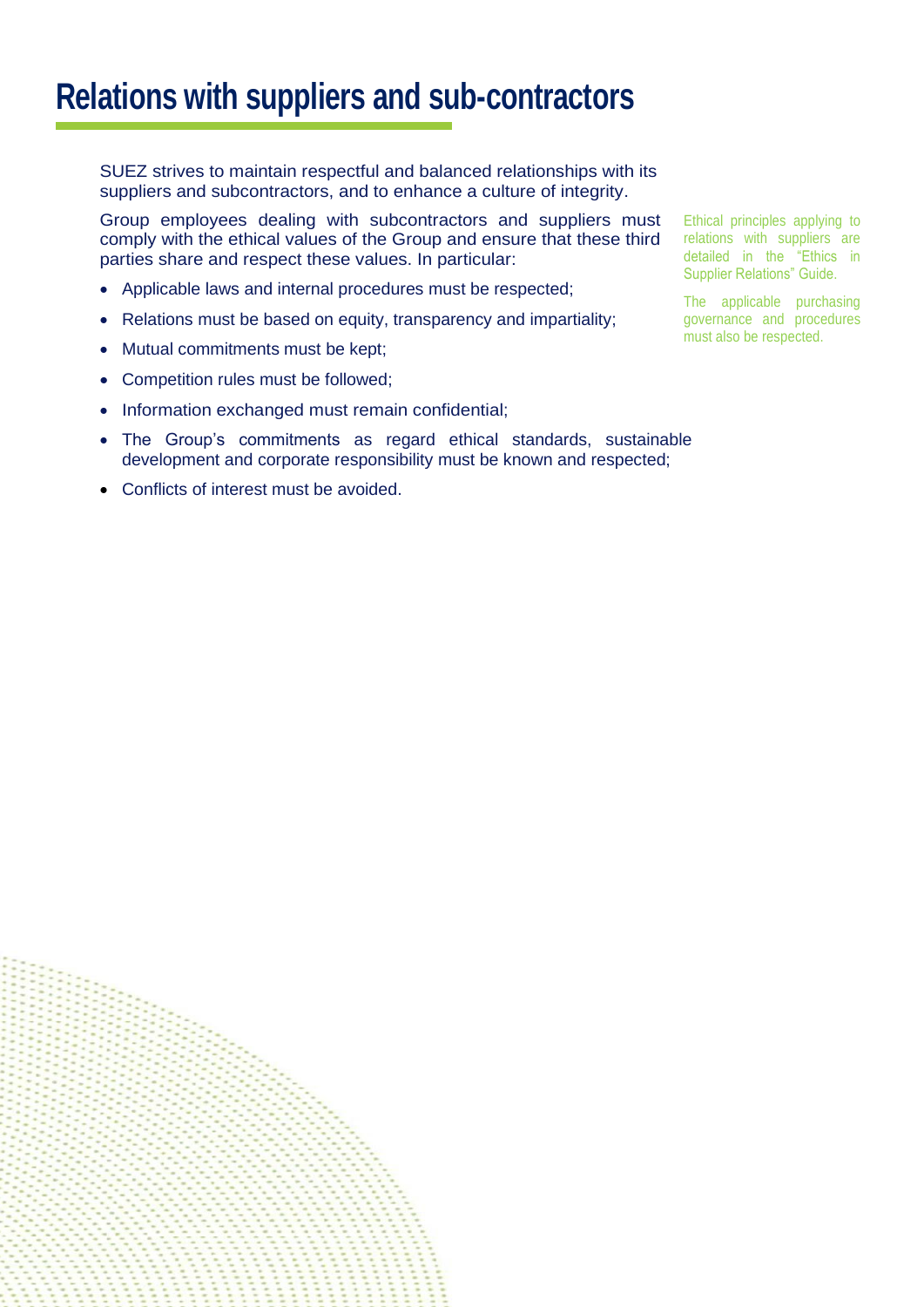This is clearly a conflict of interests. The principles set out on page 16 regarding conflicts of interests also apply in this situation. You must refer the situation to your manager prior to any decision and the relevant purchasing procedures<br>must be applied.

My brother owns a company that sells a type of equipment that my entity regularly buys. I know that the products are of very good quality and my brother would probably give us a discount.

Can I sign a contract with my brother's company?

#### Remember

You must comply with any applicable Embargo Procedures.

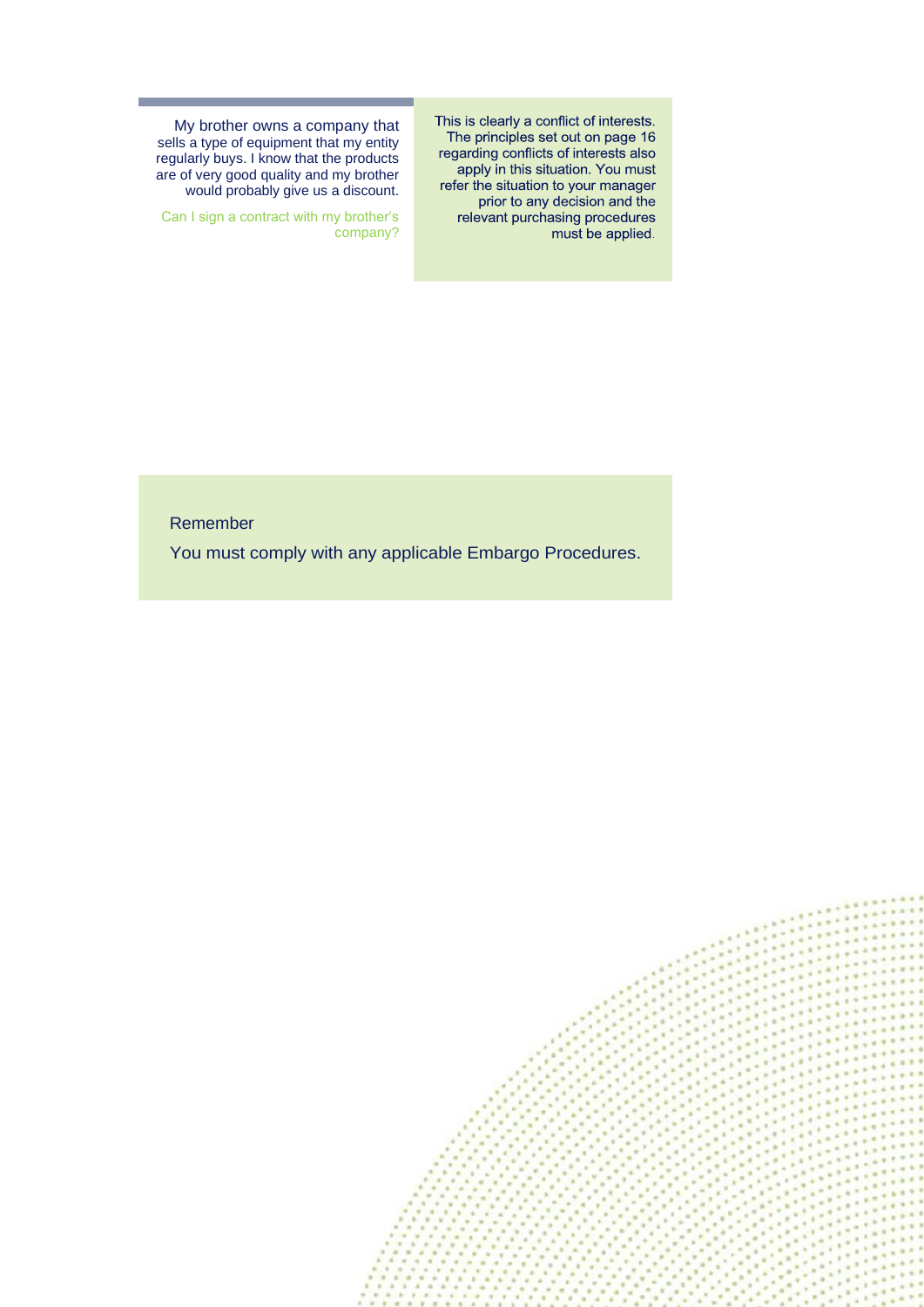### **Documents and contacts**

The ethics policy of the Group is detailed in the Group's Ethics Charter and in the guide "Ethics in Practice".

These documents are available on the Group's website at the following address: [www.suez.com/fr/Notre-groupe/Un-groupe-engage/Ethique-et](http://www.suez.com/fr/Notre-groupe/Un-groupe-engage/Ethique-et-)transparence.

They are also available, together with the other ethics documents of the Group and of your entity, on your entity's intranet.

The following procedures are also available on your entity's intranet:

- The Commercial or Institutional Consultant Procedure;
- The Sponsorship, Patronage and Partnership Procedure;
- The Code of Conduct for Financial Officers;
- The Code of Conduct related to the Prevention of the Use of Privileged Information and Securities Transaction;
- The Embargo Procedure.

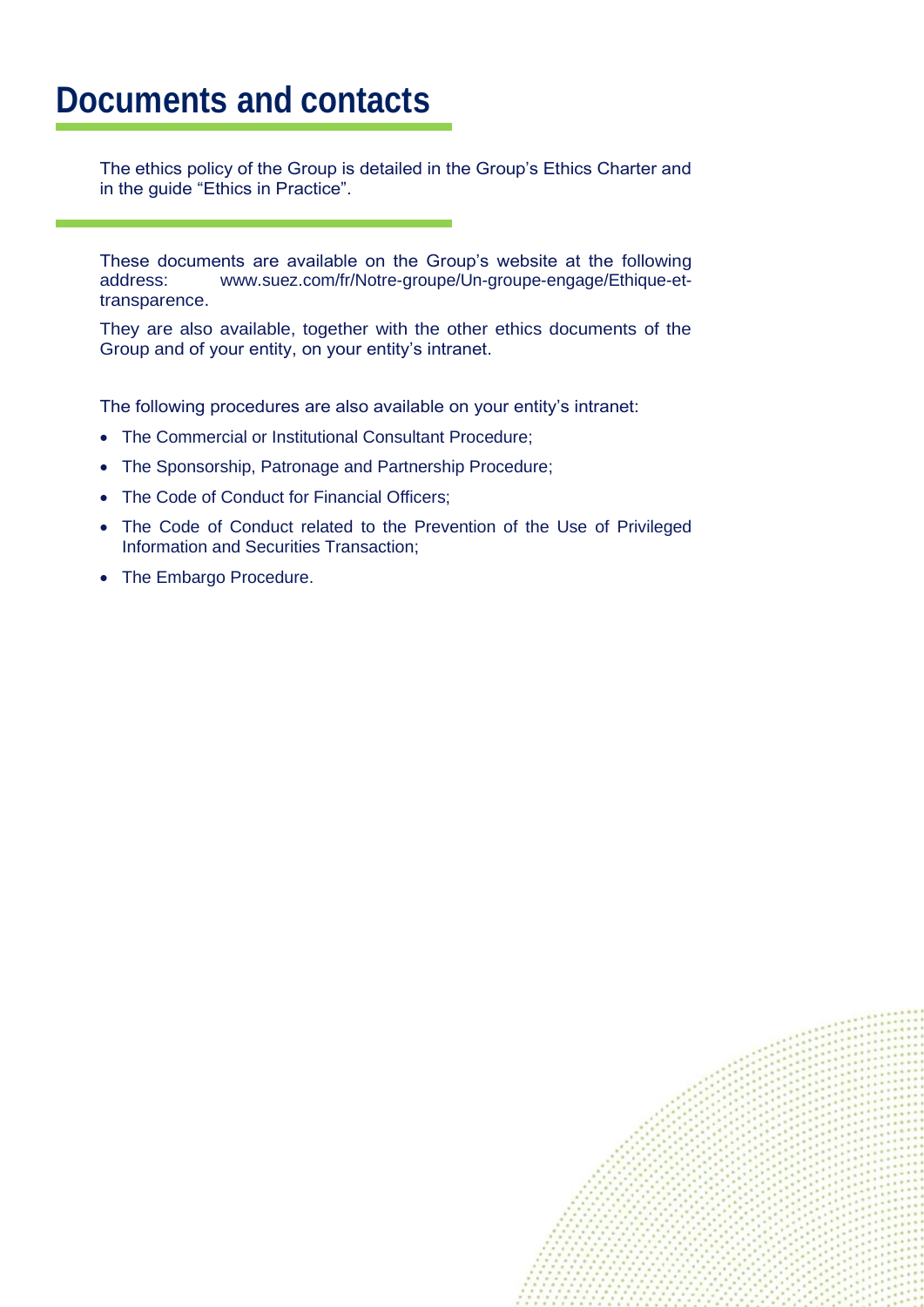### **Documents and contacts**

All queries may be referred to the Group's Ethics Officer at ethics@suez.com or to your entity's Ethics Officer, whose contact details can be found on your entity's intranet or requested from: [ethics@suez.com.](mailto:ethics@suez.com)

The Group's competition law department contact details can be requested from your entity's legal department or from: [ethics@suez.com.](mailto:ethics@suez.com)